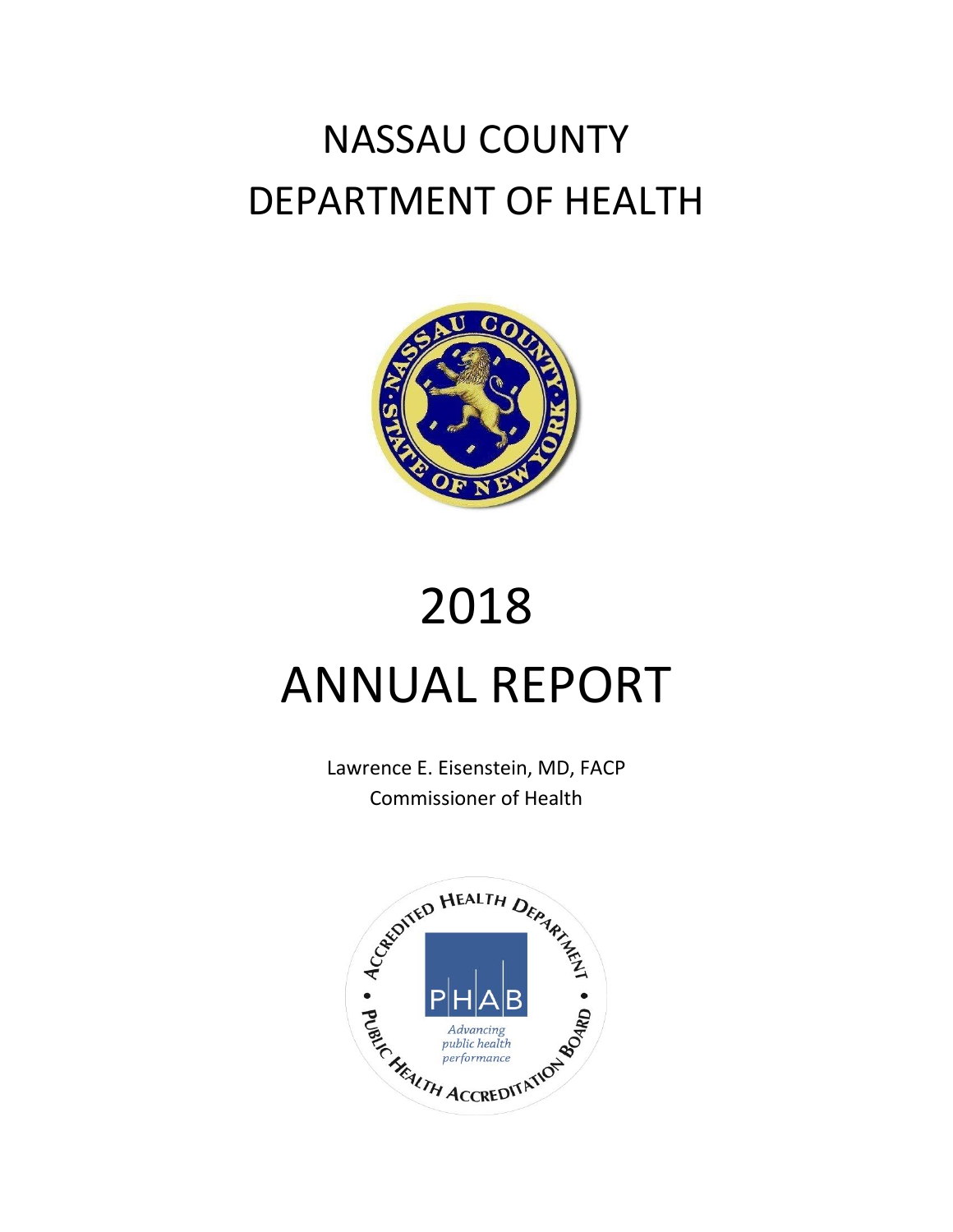### **Table of Contents**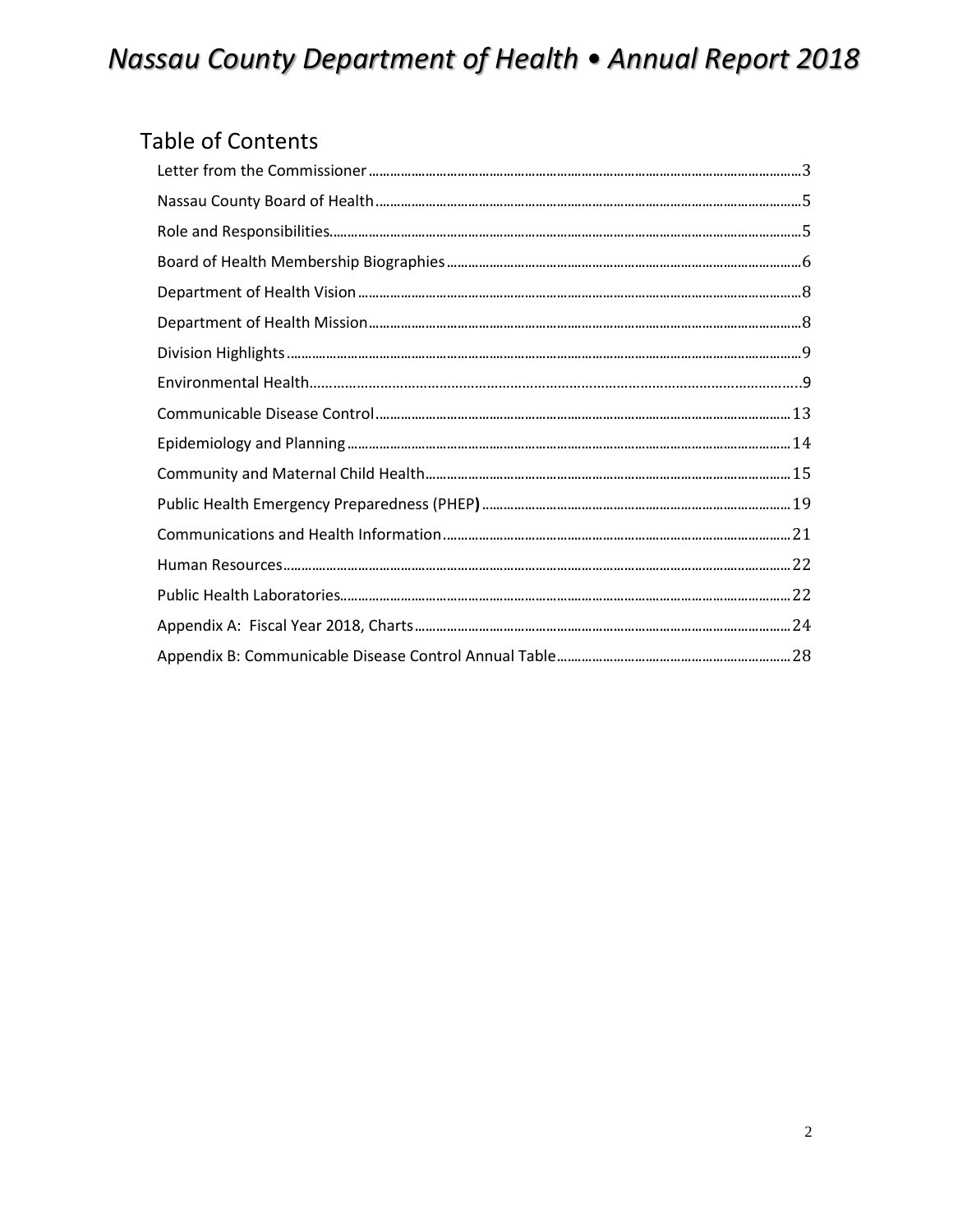### <span id="page-2-0"></span>**Letter from the Commissioner**

*It is my great pleasure to present the 2018 Annual Report from the Nassau County Department of Health (NCDOH.) 2018 was a spectacular year for NCDOH. We were awarded "Local Health Department of the Year" by the National Association of County and City Health Officials (NACCHO)! This prestigious award was granted in the large population category and is a testament to the continual effort of NCDOH employees to provide the highest level of governmental public health services to our residents. It is also reflective of the ongoing measures taken to improve and be innovative and efficient. In fact, NCDOH was featured in a 7 page cover story for its Model and Promising Practice Awards in NACCHO's quarterly magazine, NACCHO Exchange. In 2018 NCDOH was presented with 2 more Model Practice Awards and 1 Promising Practice Award, bringing the grand total to 16 awards since 2010. This is by far the most of any health department in New York and among the highest in the United States!* 

*In last year's Annual Report letter, I wrote about the great achievement of being conferred Public Health Accreditation by the Public Health Accreditation Board (PHAB). While we were awarded Accreditation in 2017, much work was performed in 2018 to maintain our accreditation status. Ongoing quality assurance and quality improvement activities continued, and we worked diligently to find improvements and new initiatives which will help us meet our mission and truly provide for healthy communities throughout Nassau County.*

*In 2018 NCDOH continued to be a Chief Health Strategist and leader and innovator in public health. Staff worked towards policy development and provided expertise as legislation emerged on the local and state levels on vital topics including Tobacco 21 (passed in Nassau County in 2018), Legionella, Lead, Early Intervention, and unregulated water contaminants. Our input through leadership positions, and membership in New York State Association of County Health Officials (NYSACHO), NACCHO, and the Centers for Disease Control and Prevention (CDC)Legal Workgroup has helped shape regulations, and hopefully will position NCDOH to make the biggest impact possible on these emerging issues, as we strive to help our residents be healthy.*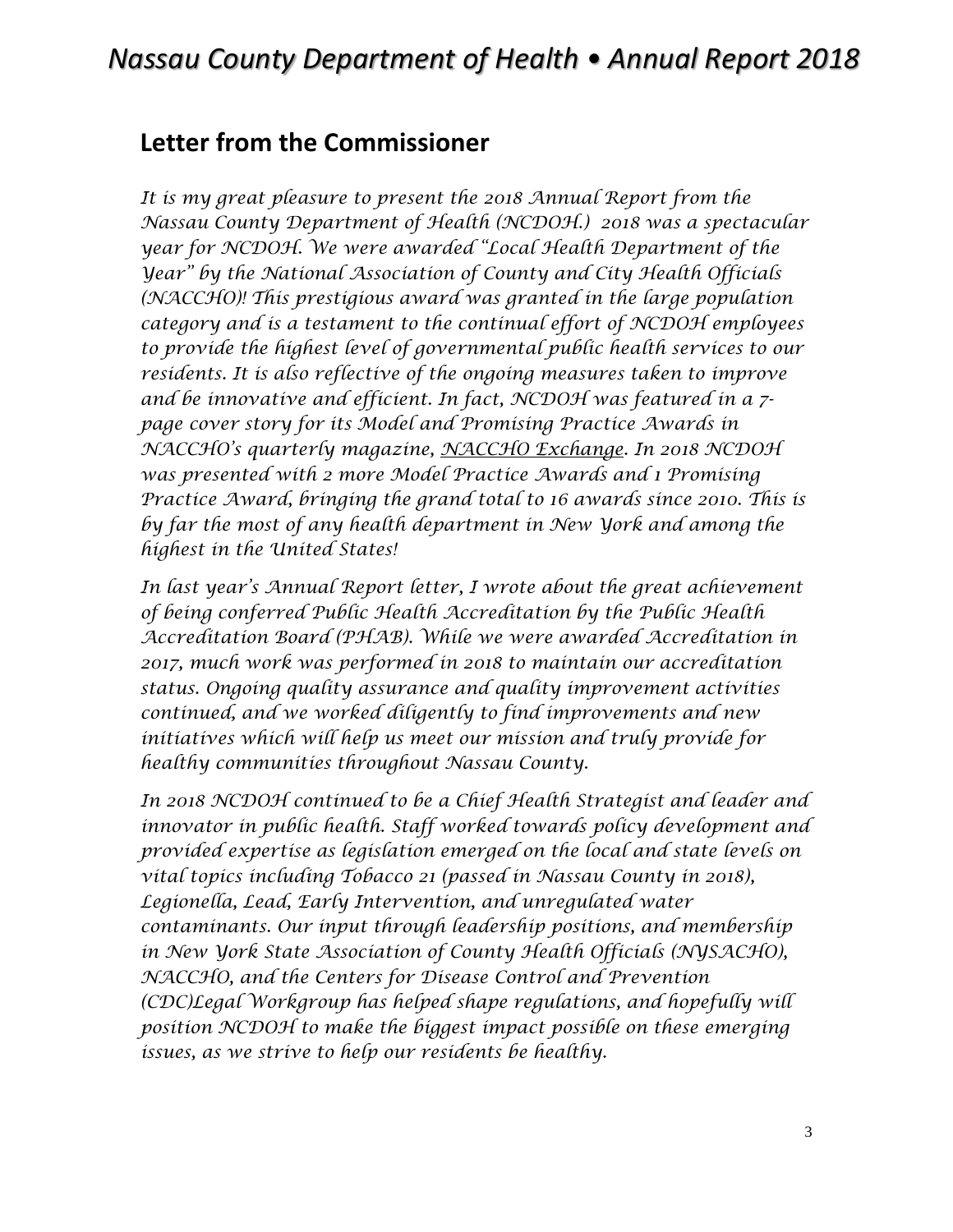*All of the above was achieved as NCDOH faced many challenges in 2018. The calendar year began in the midst of the worst influenza season we have seen in years. The very first week of the year saw us provide emergency influenza PODs (Points of Dispensing), one of which was broadcast on ABC World News Tonight! Towards the end of the year, we encountered the beginning of the largest measles outbreak in many years impacting nearby counties in New York. Our diligent communicable disease investigators worked relentlessly to prevent any cases and spread of disease here in Nassau County! Our efforts to serve children continued, and would grow, as our numbers of Early Intervention and Pre-school cases began to rise. Water protection was a key topic of discussion among the many topics addressed by our Environmental Health Unit, and we were honored to participate in congressional water protection meetings. Our Emergency Preparedness Unit continued to conduct drills and stay ready so that we are able to respond to worst case scenarios in public health. They are aided by our approximately 1,000-member Medical Reserve Corp of volunteers! Our legal team, widely considered among the best public health legal teams in the country, participated in numerous calls and policy discussions on the state and national level! Our Bureau of Analytics continued to evaluate data and work with community and health provider partners to ensure that our health assessment and subsequent initiatives are in line with specific needs of Nassau's diverse communities. We continued to work with vital grants, including WIC (Women, Infants, and Children), IAP (Immunization Action Plan,) and Ryan White. Plus, there is so much more!*

*I wish to thank the incredible work force of the NCDOH! They are the best in the business! The resident of Nassau County benefit greatly from and are lucky to have them! Wishing you a healthy, happy 2019!*

*Sincerely,*



Lawrence Eisenstein, MD, MPH, FACP Commissioner

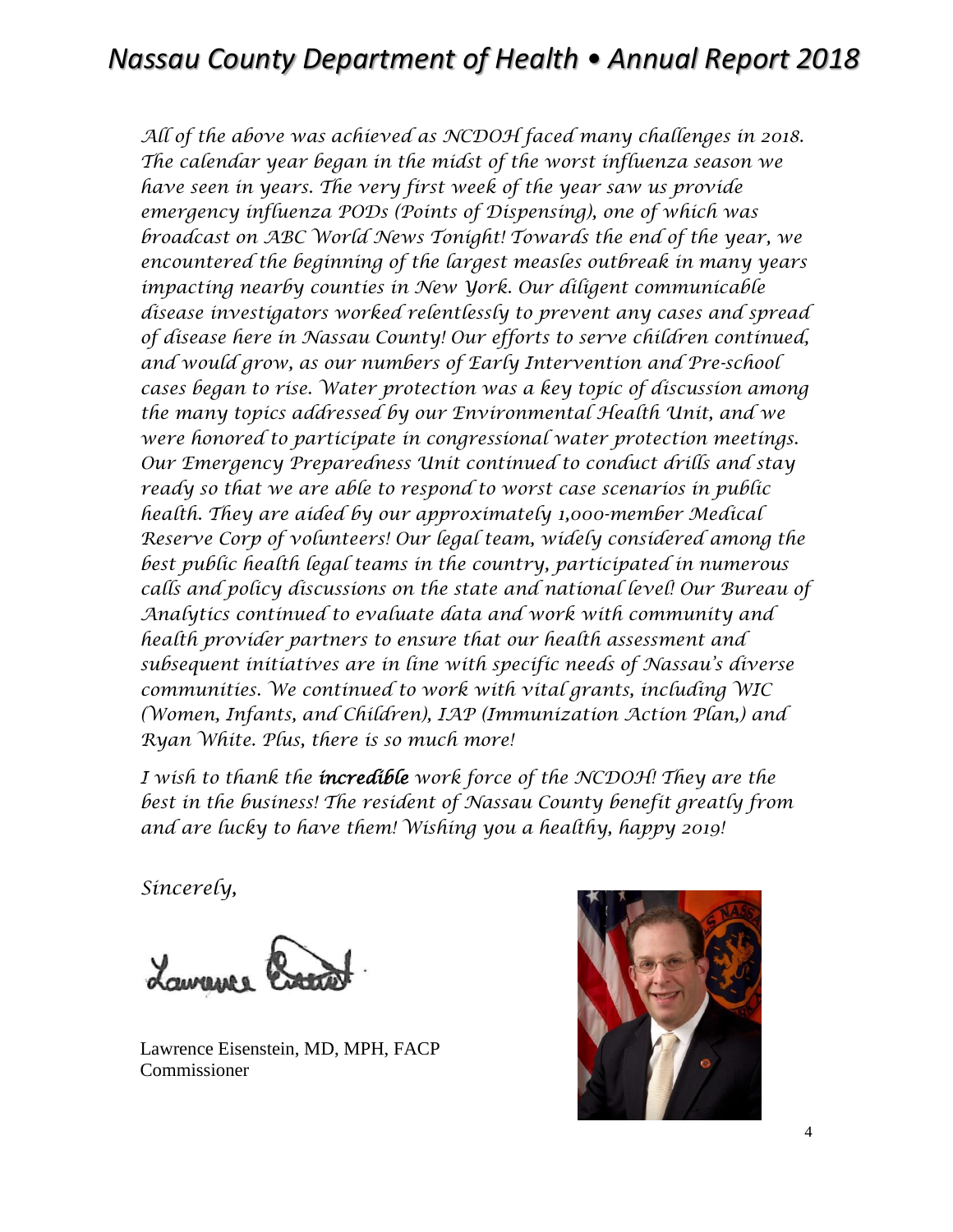### <span id="page-4-0"></span>**Nassau County Board of Health**

#### <span id="page-4-1"></span>**Role and Responsibilities**

The Nassau County Board of Health and the Nassau County Department of Health were created in 1938 by the Nassau County Charter.

Members of the Board of Health (hereafter referred to as the "Board") are appointed by the County Executive to five-year terms. The Board enforces the New York State Public Health Law as well as New York State and local sanitary codes. The Board:

- Prescribes the duties of and directs the Commissioner of Health.
- Makes and publishes orders and regulations for the preservation of life and health.
- Creates orders and regulations for the supervision of nuisances and other matters detrimental to the public health.
- Restrains by injunction violators of its orders and regulations.
- Issues subpoenas, compels the attendance of witnesses, and administers oaths and compels testimony.
- Issues warrants to peace officers to enforce the law.
- Prescribes and imposes penalties for violations of, or failure to comply with, its orders or regulations or any of the regulations of the state sanitary code.

**Inquiries to the Nassau County Board of Health can be addressed to:** 

**Ellen J. Braunstein, MD, Chair Nassau County Board of Health c/o Nassau County Department of Health 200 County Seat Drive, Mineola, NY 11501**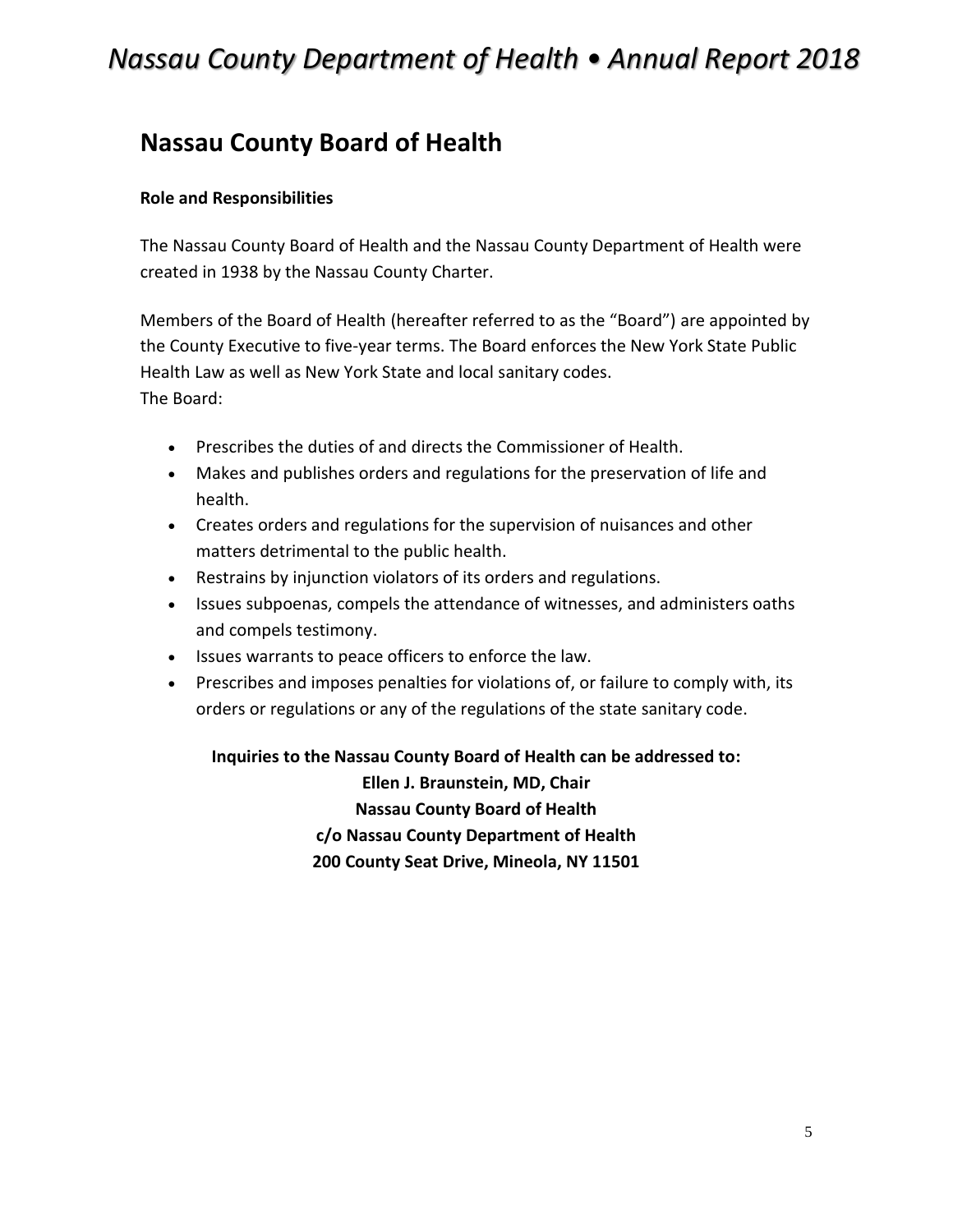### <span id="page-5-0"></span>**Board of Health Membership Biographies**



**Anthony Battista**, MD, FAAP, attended Chaminade High School, earned a BS in Biology at St. John's University, and received his medical degree from SUNY Brooklyn Health Science Centers. He did his training in Pediatrics at the Steven & Alexandra Cohen Children's Medical Center in New Hyde Park. He practiced Pediatrics in Mineola for 24 years before moving his practice to Garden City in 2008. He is a member of the Nassau County Medical Society and the Nassau Academy of Medicine. He has

served as President of the Nassau Pediatric Society and President of the American Academy of Pediatrics New York Chapter 2.

**Ellen J. Braunstein**, MD, is the present chair of the Nassau County Board of Health. She is a board-certified Neurologist practicing in Woodmere, Long Island. Dr. Braunstein is a Hofstra University Alumna and a graduate of Chicago Medical School. She spent her internship year in New York City at the Mt. Sinai Hospital/City Hospital Center at Elmhurst and continued her Neurology Residency training at North Shore University Hospital and the Memorial Sloan Kettering Cancer Center, where she attained Chief Residency status. Dr. Braunstein is involved in



many medical community affairs. She is a fellow in the Nassau Academy of Medicine and past president of the Nassau County Medical Society. Through the Medical Society of New York State, she is a member of the House of Delegates and Budget and Finance Committee. She is an active member of the American Academy of Electrodiagnostic Medicine, the American Academy of Clinical Electrophysiology, and the former director of the Multiple Sclerosis Outpatient center sponsored by the National Multiple Sclerosis Society. Dr. Braunstein is an active participant of the American Academy of Neurology where she sits as a section member of multiple committees.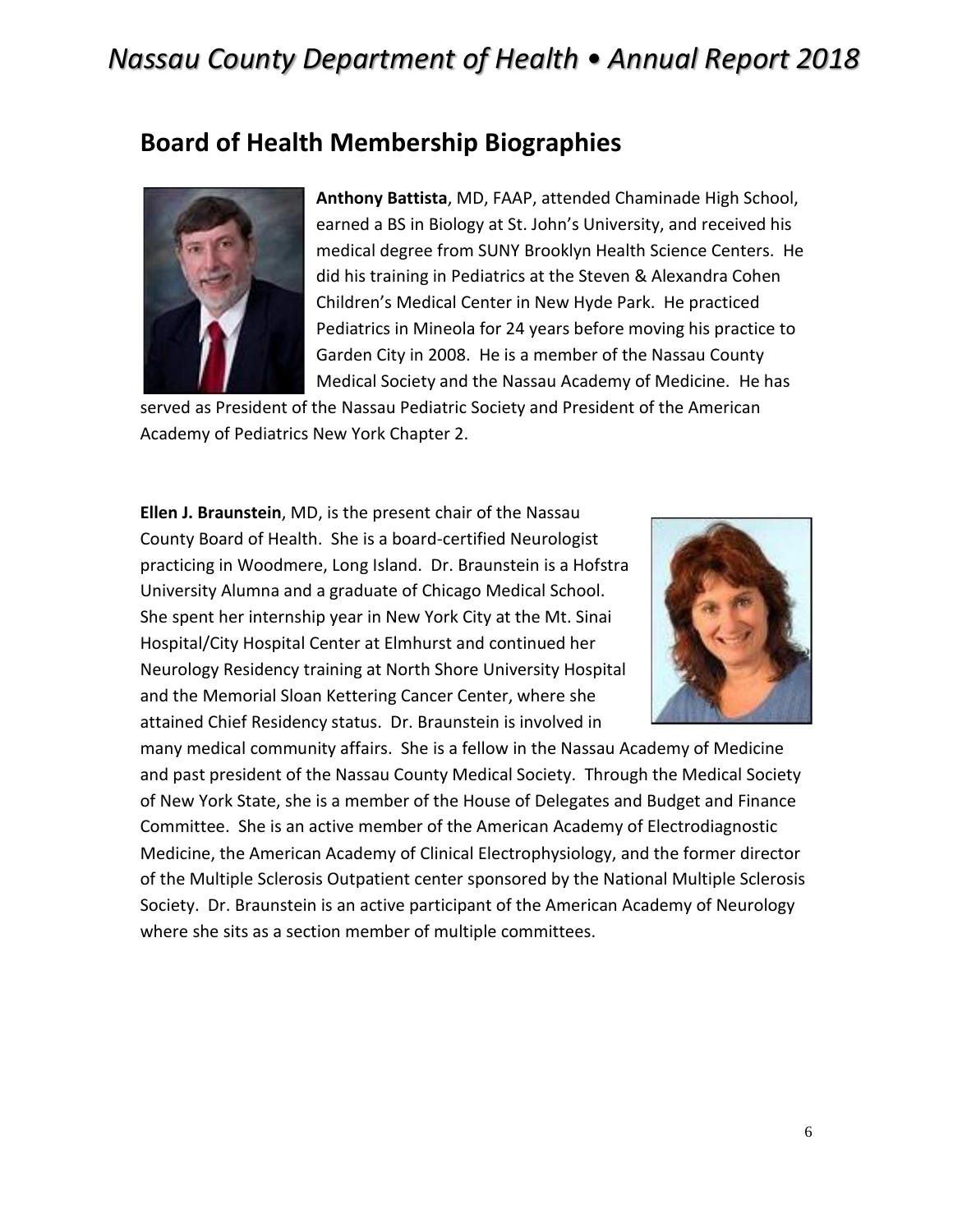**Paul A. Pipia**, MD, graduated from Archbishop Molloy High School, earned a BS and MS degree from Fordham University, and received his medical degree from SUNY Downstate Medical Center in Brooklyn. His internship training was at Staten Island University Hospital, and his residency in Physical Medicine and Rehabilitation was at NYU Medical Center. He is an attending physician at Nassau University Medical Center, where he was a member of the Board of Managers for eight years and served as Medical Director. Dr. Pipia is board-certified in Physical Medicine



and Rehabilitation as well as Sports Medicine. He is currently an Assistant Professor and Division Chief of Physical Medicine and Rehabilitation at SUNY Downstate Medical Center. He is also the Co-Director of the Muscular Dystrophy Association Clinic at Downstate Medical Center. He is a fellow in the Nassau Academy of Medicine and past President of the Nassau County Medical Society. Through the Medical Society of New York State, he is a member of the House of Delegates and Chair of the State Legislation and Physician Advocacy Committee. He is an honorary Vice-Chairman for the Toys for Tots program which is run by the United State Marine Corp.



**John Robert Zaso**, D.O., F.A.A.P. attended Chaminade High School, earned a BA in Psychology at Stony Brook University and received his medical degree from New York College of Osteopathic Medicine. He did his training in Pediatrics at Stony Brook University Hospital. Dr. Zaso has been a pediatrician in Nassau County for 26 years and currently maintains his practice in East Meadow. Dr. Zaso is the Emergency Service Liaison for Nassau University Medical Center. He has served as the Medical Director for the East Meadow Fire Department for the past 10 years and as the Medical Director for the Uniondale Fire Department for the

<span id="page-6-0"></span>past 15 years. He also serves as the Secretary on Regional Emergency Medical Advisory Committee and is an active member of the Nassau County Medical Reserve Corps, where he serves as Physician Coordinator.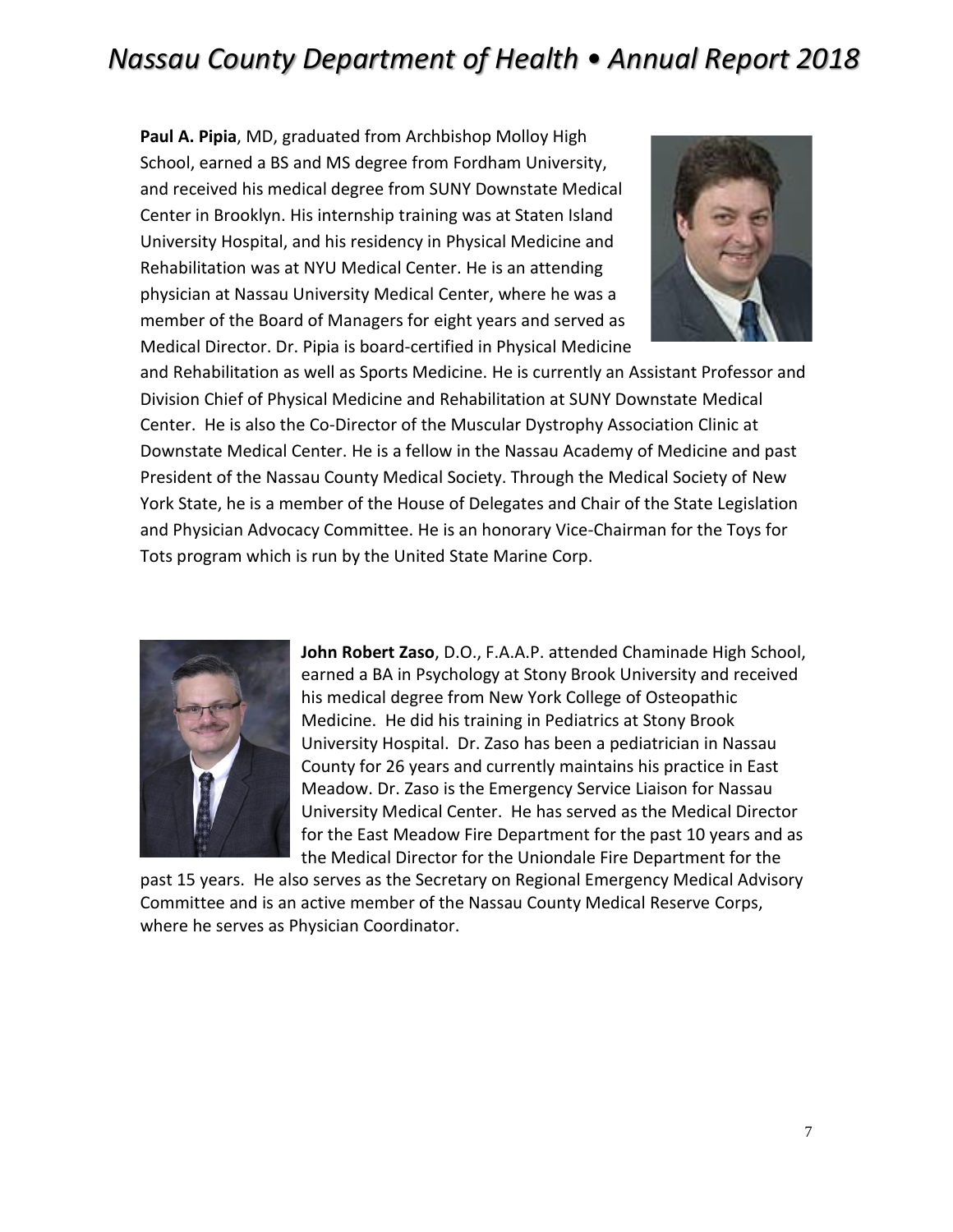### **Department of Health Vision**

#### **Vision**

The Nassau County Department of Health will lead a public health system that works to create healthy communities.

#### **Values**

- Integrity
- Professionalism
- Respect
- Dedication
- <span id="page-7-0"></span>• Innovation

### **Department of Health Mission**

#### **Mission**

Nassau County Department of Health promotes and protects the health of all who live, work, and play in Nassau County.

The mission is accomplished through direct services and community partnerships in the following areas:

- Development and maintenance of individual and community preparedness for public health hazards and events.
- Investigation, prevention, and control of communicable diseases.
- Prevention of environmental health hazards through assessment, regulation, and remediation.
- Promotion of healthy lifestyles through outreach and education.
- Provision for evaluation and services to individuals, children, and families that have developmental delays and concerns.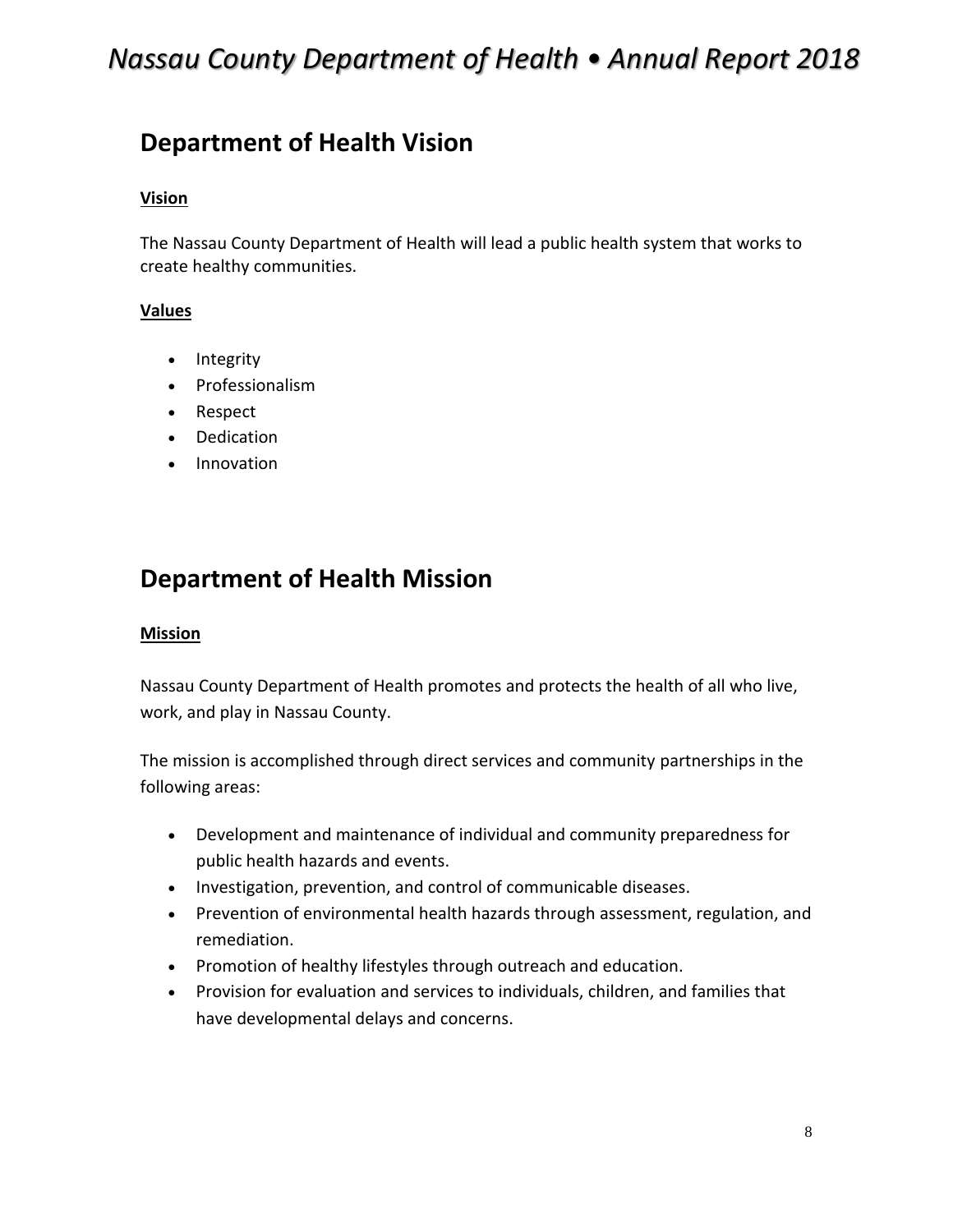### <span id="page-8-0"></span>**Division Highlights**

### **Environmental Health**

The Division of Environmental Health promotes healthy drinking water, food, air quality, and recreational, commercial, and residential environments through the regulation, inspection, and enforcement of the New York State Public Health Law, State Sanitary Code, and the Nassau County Public Health Ordinance. It protects the community from adverse effects resulting from environmental pollution, unsanitary conditions, and unsafe practices. The Division operates from five bureaus to regulate public water systems, food service establishments, commercial and residential environments, recreational facilities, and investigates complaints of conditions that may be hazardous to public health. The Division monitors the abatement of lead hazards, prevents the sale of tobacco products to minors, investigates complaints of rodent and insect infestations, and conducts mosquito and rabies surveillance.

#### **Bureau of Environmental Engineering**

Ensuring a safe and healthy environment begins with the appropriate design, construction and installation of infrastructure. The Bureau of Environmental Engineering reviews design plans for public water systems, storage of toxic and hazardous materials, public swimming pools, and on-site sewage disposal at realty subdivisions and commercial facilities. The Bureau also evaluates environmental conditions and requires remediation at realty subdivisions prior to map approval and construction.

| <b>On-Site Sanitary System Plans</b>                          | 17  |
|---------------------------------------------------------------|-----|
| <b>Swimming Pool Plans</b>                                    | 77  |
| <b>Bulk Petroleum and Hazardous Material Storage</b><br>Plans | 321 |
| <b>Realty Subdivision Plans and Reports</b>                   | 112 |
| <b>Public Water System Plans</b>                              |     |

#### **Engineering Plan Review 2018**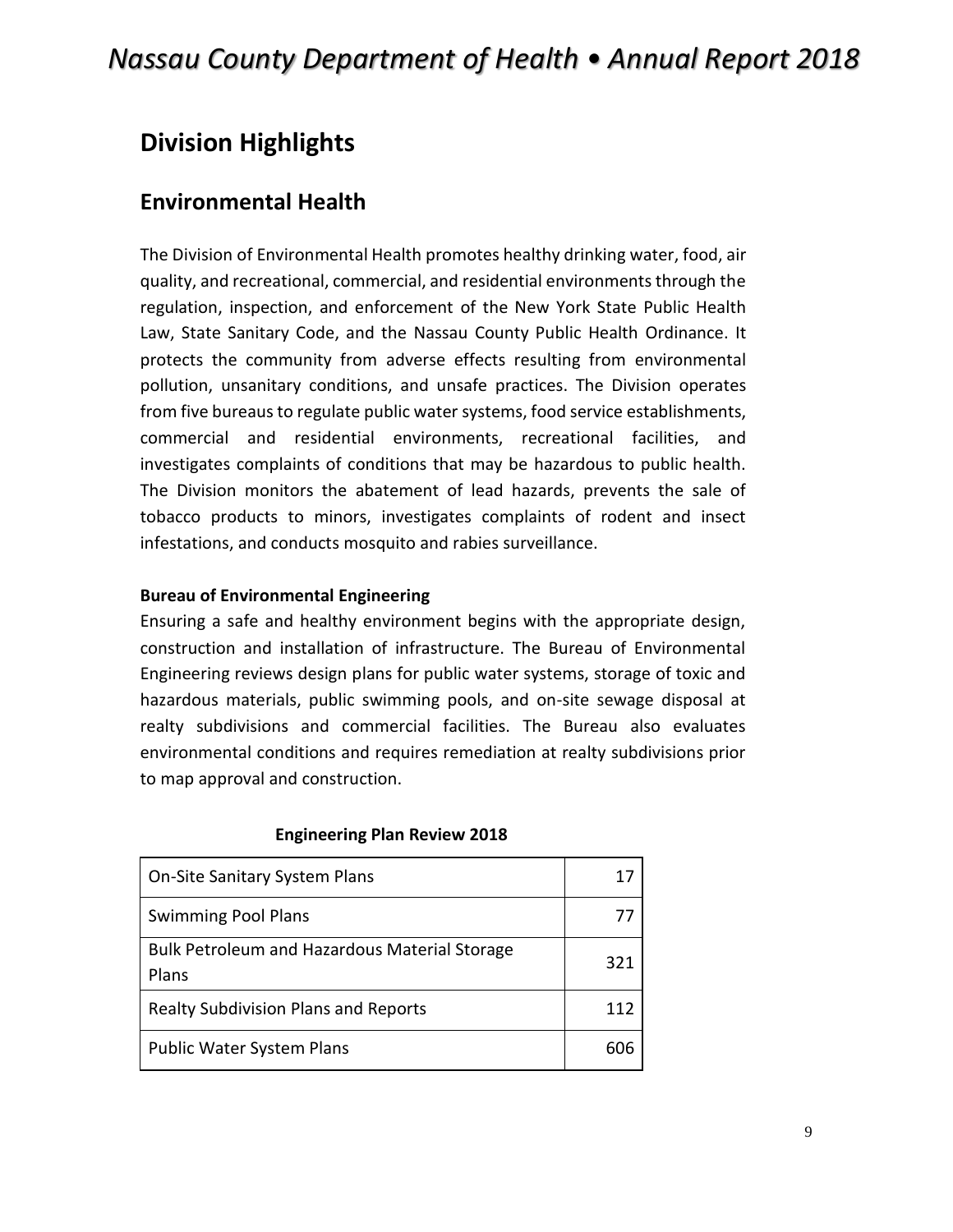#### **Bureau of Environmental Administration and Enforcement**

Processing Environmental Health Permit applications and enforcing the codes, rules and regulations necessary to provide a safe and healthy environment are the keystones to the Bureau's mission. The Bureau strives to educate permit holders and facility operators, so they can conduct business while complying with all the rules and regulations applicable to their permit. Additionally, the Bureau has a vigorous enforcement program to ensure that violations and hazards that may endanger public health are corrected. Owners and operators of facilities who fail to correct violations are subject to a formal enforcement process presented before an Administrative Law Judge. In 2018, the Bureau initiated 340 formal enforcement cases and the Board of Health assessed \$323,750 in fines.

| <b>Food Service Establish Permits Issued</b> | 6,321     |
|----------------------------------------------|-----------|
| <b>Temporary Food Service Permits Issued</b> | 1,704     |
| <b>Recreational Facility Permits Issued</b>  | 648       |
| <b>Permit Compliance Conferences</b>         | 445       |
| <b>Enforcement Cases Initiated</b>           | 340       |
| <b>Formal Hearings Held</b>                  | 878       |
| <b>Fines Assessed</b>                        | \$657,595 |
| <b>Fines Collected</b>                       | \$323,750 |

#### *Permit Administration and Enforcement 2018*

#### **Bureau of Environmental Investigation**

The Bureau of Environmental Investigation administers multiple environmental health programs to protect the public from disease. The Bureau conducts investigations of the following hazards: lead, air quality, residential environments (rodent and insect infestations, sewage and garbage, lack of utilities at rental housing) and animal bites. The Bureau also conducts surveillance sampling of animals for the rabies virus and mosquitos for arboviruses. The Bureau administers and enforces the Adolescent Tobacco Use Prevention Act (ATUPA) program to prevent sales of tobacco products to minors.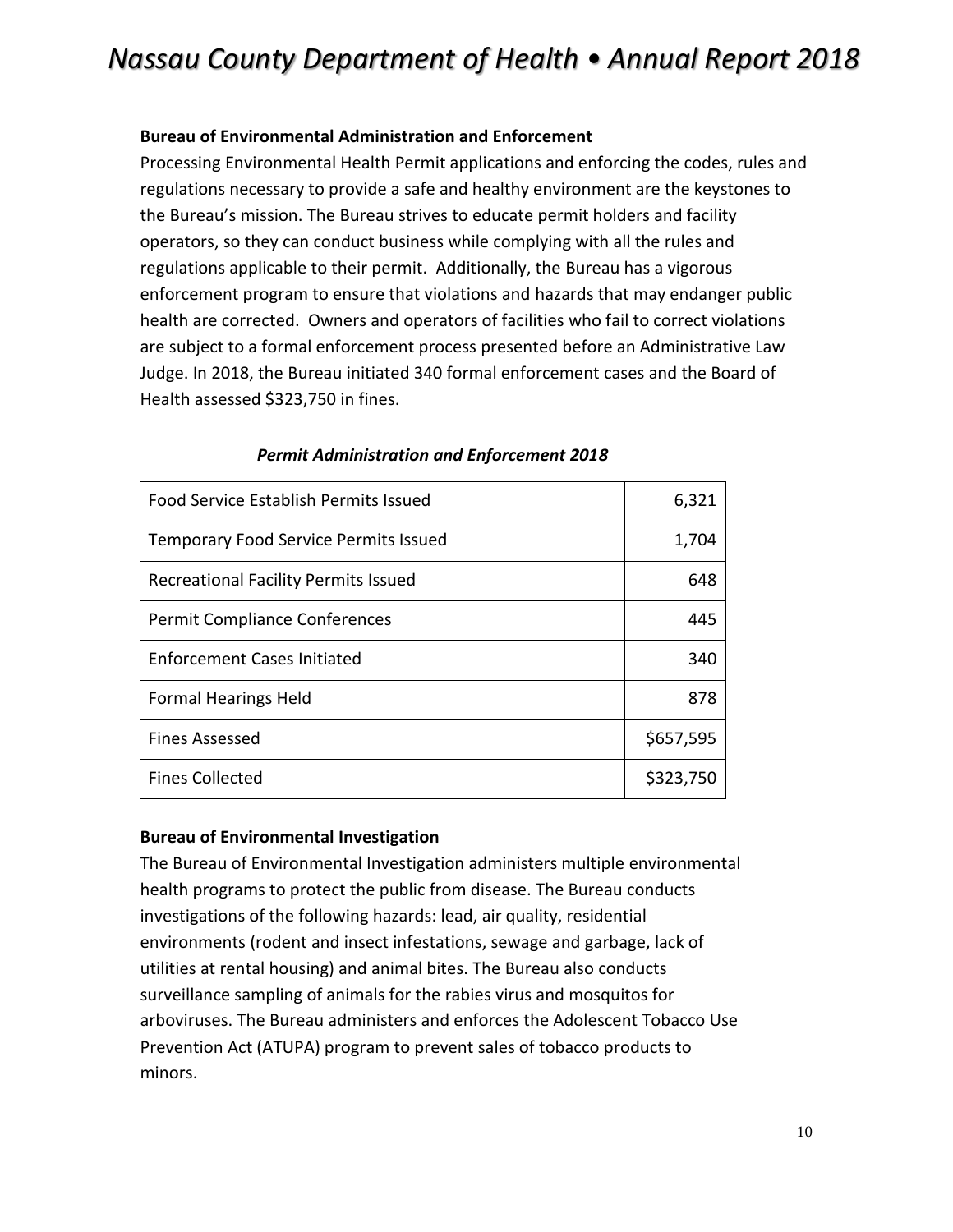| Lead Hazard Investigation Inspections      | 116    |
|--------------------------------------------|--------|
| Air Quality Investigation Inspections      | 120    |
| Residential Environment Investigations     | 1,350  |
| Residential Environmental Inspections      | 2,856  |
| <b>Adjoining Property Surveys</b>          | 3,240  |
| <b>Rodent Free Demolition Inspections</b>  | 617    |
| <b>ATUPA Compliance Inspections</b>        | 1,793  |
| Animal Bite Investigations                 | 1,412  |
| Animal Specimens Tested for Rabies         | 159    |
| <b>Mosquitos Trapped</b>                   | 91,585 |
| <b>Mosquito Pools Tested for Arbovirus</b> | 783    |

#### *Bureau of Environmental Investigation 2018*

#### **Bureau of Environmental Protection**

The Bureau of Environmental Protection is focused on the protection of drinking water resources and the regulation of public water supplies to ensure the public is safe from harmful contaminants that can be present in drinking water. The Toxic and Hazardous Material (THM) Storage Program protects our groundwater resources through the regulation of gasoline, diesel fuel, heating oil, and waste oil tanks as well as other types of materials. The Bureau registers facilities, tanks, and storage areas containing regulated quantities of toxic and hazardous materials and conducts inspections to prevent spills and leaks that could endanger public health and the County's Sole Source Aquifer for drinking water. The Bureau also regulates the appropriate abandonment or removal of homeowner heating oil tanks. The Public Water Supply Program administers and enforces regulations for the production and delivery of safe drinking water to the County's residents. This program includes site inspections, the collection of public water supply samples, and the review of water quality data and monthly reports to ensure that the water quality meets all federal and state standards.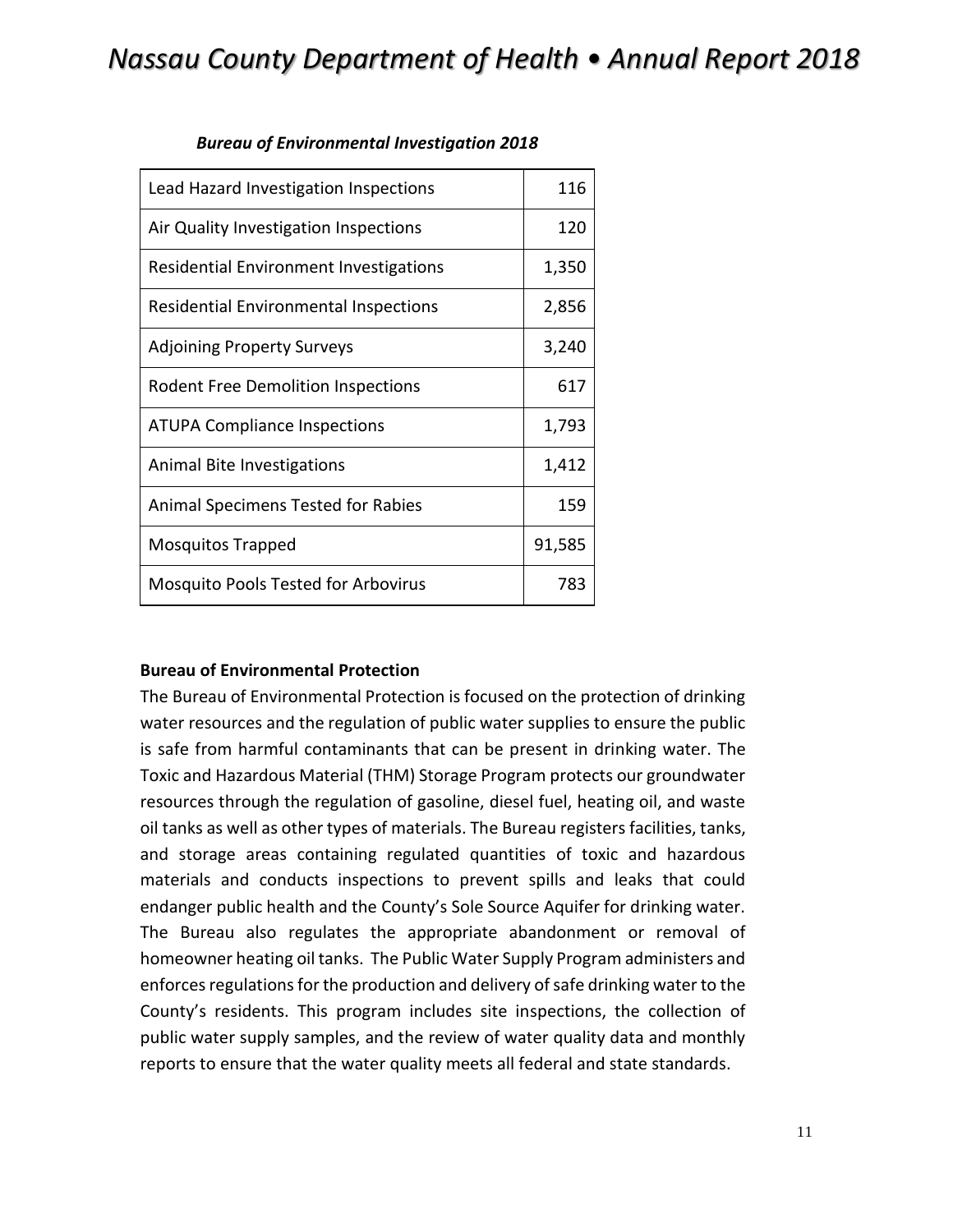| Toxic and Hazardous Storage Facility Permits Issued                         | 919               |
|-----------------------------------------------------------------------------|-------------------|
| Toxic and Hazardous Material Storage Inspections, Closures and Abandonments | 4,521             |
| Freedom of Information Law Requests Processed                               | 730               |
| Microbiological Drinking Water Samples Collected                            | 1,428             |
| <b>Chemical Drinking Water Samples Collected</b>                            | 1,187             |
| <b>Public Water Supply Testing Results Reviewed</b>                         | $^{\sim}$ 250,000 |

#### *Bureau of Environmental Protection 2018*

#### **Bureau of Environmental Sanitation**

The Bureau of Environmental Sanitation protects the public from disease and illness that could be transmitted by unsanitary conditions at Food Service Establishments, Recreational Facilities (Pools, Beaches, Children's Summer Camps), Body Art Establishments (Tattoo, Piercing and Microblading), and Temporary Residences (Hotels and Motels). The Bureau conducts facility plan reviews, facility inspections, and compliance conferences. It also investigates and reports Food Borne Illnesses. The Bureau also educates Food Managers in the proper sanitary procedures for safe food handling and facility operation.

#### *Bureau of Environmental Sanitation 2018*

| <b>Food Service Establishment Plan Reviews</b>          | 233    |
|---------------------------------------------------------|--------|
| Food Service Establishment Inspections                  | 12,501 |
| Food Manager Training Certificates Issued               | 2,453  |
| <b>Food Service Operation Compliance Conferences</b>    | 475    |
| Foodborne Illness Investigations                        | 155    |
| Children's Camp Inspections                             | 299    |
| Pool Inspections                                        | 824    |
| Beach Water Samples Reviewed                            | 3,101  |
| <b>Temporary Residence Inspections</b>                  | 64     |
| Body Artist (Tattoo and Piercing) Certifications Issued | 262    |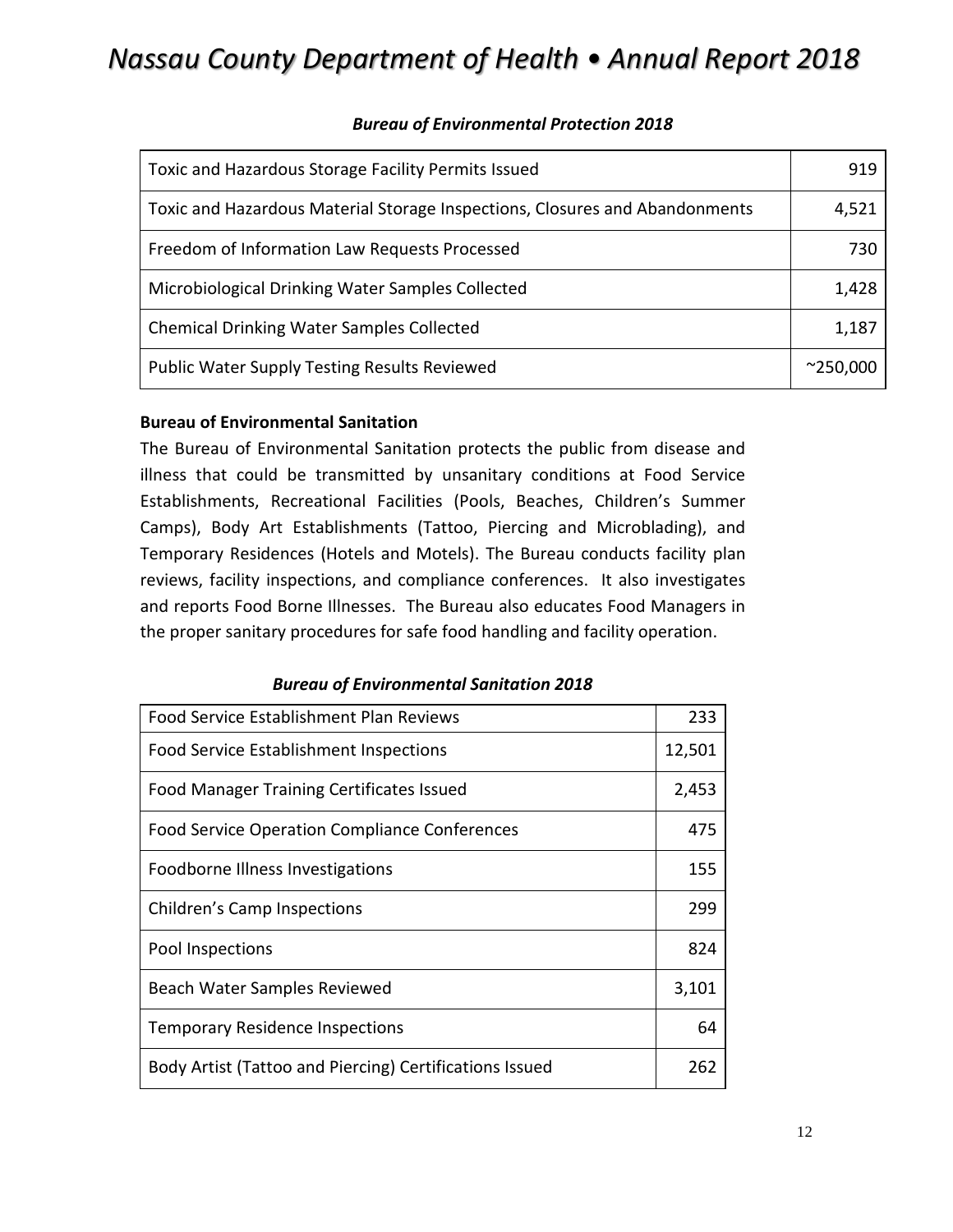### <span id="page-12-0"></span>**Communicable Disease Control**

This Division protects the public from the spread of communicable diseases through education, surveillance, investigation, and intervention. Strategies to limit outbreaks include education, post-exposure prophylaxis, immunization, Infection Control recommendations, isolation, and quarantine.

In 2018 the Division of Communicable Disease Control:

- Investigated 35,866 laboratory reports with case confirmation of 10,624 communicable diseases including: Zika virus disease, hepatitis A, E. coli shigatoxin, legionellosis, mumps, typhoid fever, shigellosis and West Nile Virus.
- Investigated and confirmed 14 human cases of West Nile disease.
- Investigated 194 instances of vaccine preventable illness and responded to over 683 calls on the immunization hotline.
- Rabies/animal bite human surveillance for 113 residents for which post exposure prophylaxis was recommended.
- Measles contact investigations were 13, surveillance and/or post exposure prophylaxis administration, no disease transmission.
- Influenza and ILI (influenza-like illness) community outbreaks, 12. Participated in 3 clinics to provide influenza immunizations to the Nassau County residents.
- Outbreak control activities in the community setting included meningococcal disease, hepatitis A, influenza, gastrointestinal illness and legionellosis.
- Perinatal hepatitis B program conducted surveillance for a daily average of 83 infants and 24 pregnant hepatitis B surface antigen positive females.

<span id="page-12-1"></span>Communicable Disease Control maintains a 24-hour public health consultation service for reporting of notifiable diseases (see Appendix B) and physician consultation.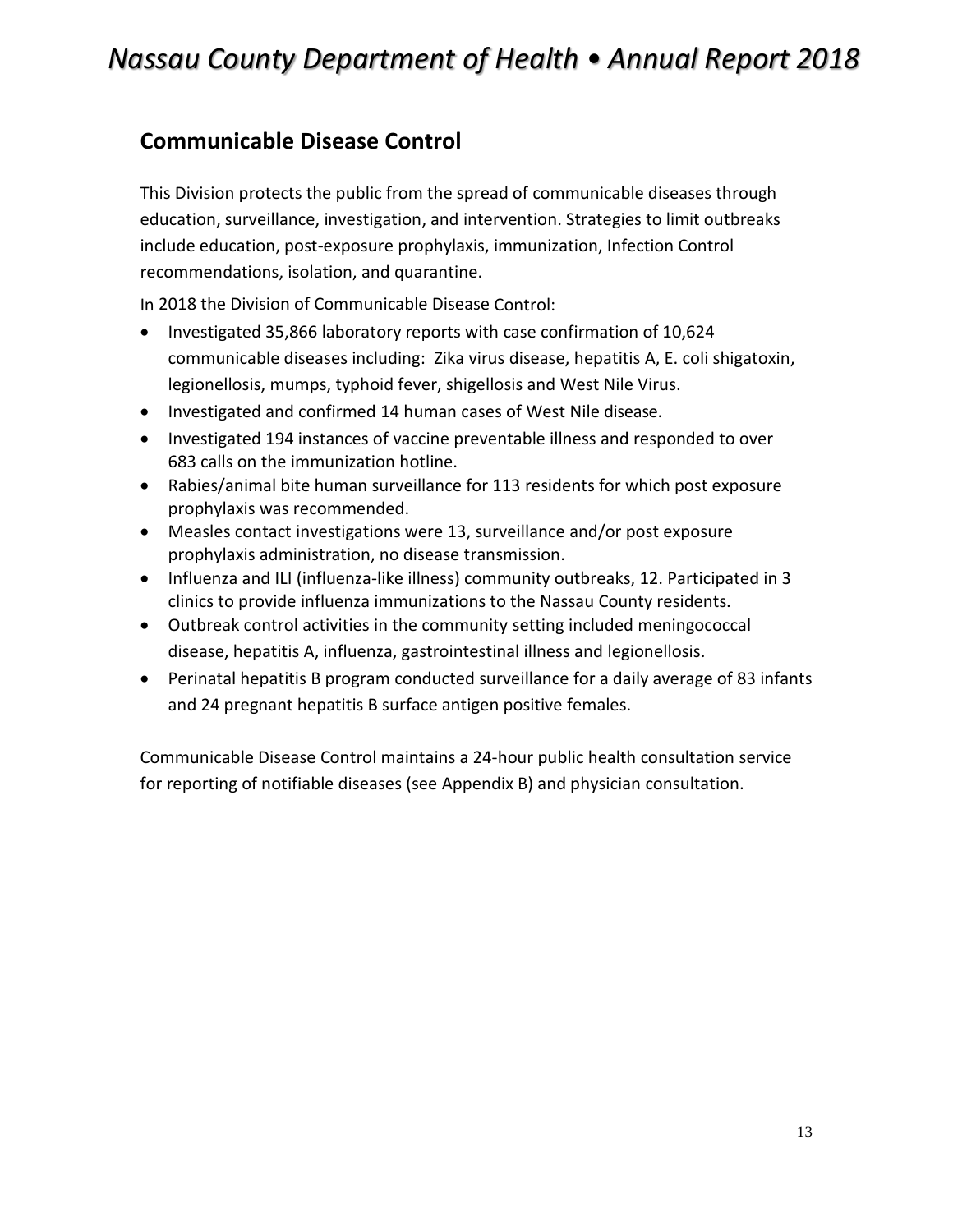### **Epidemiology and Planning**

The Division of Epidemiology and Planning promotes the use of data-driven initiatives

and programs. Its mission is to utilize information distribution of disease within the county evaluate, and inform programming to im The Division includes the Bureaus of Anal Tuberculosis Control. Data is also availab

The Division of Epidemiology and Planning is responsible for maintaining annual reporting required for accreditation, which was achieved last year in 2017.

| information regarding the<br>ty to properly describe,                                          | <b>CANADA CRIMINAL TYL.</b>                                                                                                                                                                                                                                                                                                                                                                                                                                | NASSAU COUNTY<br>EFFECTIVES - UNIT NATIONAL - INFORMATION DELATIONS                                                                                                                                                                                                                                                                                                                                                                                                                                                                                                                                                                                                                                                                                                                                                                                                                                                                                                                                                                                                                                         | A companied charge and<br><b>Current</b><br><b>Carl The Text</b><br><b>NAVARITIE</b><br>F-SHAYPS                                                                                                                                                                                                              |
|------------------------------------------------------------------------------------------------|------------------------------------------------------------------------------------------------------------------------------------------------------------------------------------------------------------------------------------------------------------------------------------------------------------------------------------------------------------------------------------------------------------------------------------------------------------|-------------------------------------------------------------------------------------------------------------------------------------------------------------------------------------------------------------------------------------------------------------------------------------------------------------------------------------------------------------------------------------------------------------------------------------------------------------------------------------------------------------------------------------------------------------------------------------------------------------------------------------------------------------------------------------------------------------------------------------------------------------------------------------------------------------------------------------------------------------------------------------------------------------------------------------------------------------------------------------------------------------------------------------------------------------------------------------------------------------|---------------------------------------------------------------------------------------------------------------------------------------------------------------------------------------------------------------------------------------------------------------------------------------------------------------|
| improve community health.<br>nalytics, STD/HIV and<br>able to the public.                      | <b>Standing Committee and</b><br><b>Branch</b><br><b>Allmark Un</b><br><b>A-7 of Recognan</b><br><b>Odd and Family</b><br>Date & Basedo<br><b>Employment &amp;</b><br><b><i><u>Distant</u></i></b><br>Constrator<br><b>Instrume Half</b><br>tic)<br><b>Read Monagers</b><br>Training Course<br><b>Medical Receive Corps</b><br><b>SHOW</b><br><b>Research Surveillance</b><br>and Contest<br><b>Need a Form?</b><br><b>Nova Pickacra</b><br>processing Co. | Caller from State - Department - Healt Department - Data & Real<br><b>Data &amp; Reports</b><br>ATA AND RESEARCH RESOURCE<br>The Hasses County Department of Health augusts the influence and departments in<br>leaft, tala for a discharge many than designs<br>Community Health Assessment (C19N) and Community Health Insurancement Pa.<br><b>ICHRS</b><br>The 2010-2010. Community Hardin Assessment and the Community Hardin International<br>Pan are comparative records of the fixeds status of News, County that partiets the<br>want assembly members state with anothers and curvation.<br>Connective Health Assessment and Connective Health Importance Plan<br>Appendix<br>- Names: Courts: Good: Faste for Datested Communities<br>Texas Corty Neth Associated Interior (200)<br>as Counts Engelehit Bahamad Roll Forte States for an System Jackkr 55<br>Nessay Coatly Connunly Street Syrent Report<br>Long Island Community I leadin Assessment Curves Amont The Nessay County<br>- Nepal Courty Wolfright Science Report<br>Newsay Courty Improvement Plan Interventions and Downston, Oct | - CONTACT US<br>UNIVERSITY ENGINEERING MO<br>and parts<br>Distribution of Health<br>201 Courty Seat Drive, North<br><b>Threatest</b><br>Simola MY, 1985<br>Deathers<br>Pt: 018-227-9027<br>Alter Intuin and Westwickly<br>Energensse<br>(519) 742-8154<br><b>Stages</b><br><b>Stordey Front</b><br>Jam - Higm |
| <b>Website to find reports:</b><br>https://www.nassaucountyny.gov/1656/Data-<br><b>Reports</b> |                                                                                                                                                                                                                                                                                                                                                                                                                                                            | <b>Manufacture Massac County 2014 Engl</b><br><b>Generaliser of Talentohnie</b>                                                                                                                                                                                                                                                                                                                                                                                                                                                                                                                                                                                                                                                                                                                                                                                                                                                                                                                                                                                                                             |                                                                                                                                                                                                                                                                                                               |

#### **Bureau of Analytics**

In 2018, the Bureau of Analytics supported new and innovative performance management, quality improvement projects, and analytic assessments for Divisions within the Health Department. This Bureau is responsible for the Community Health Assessment, the Community Health Improvement Plan, and the departmental Strategic Plan, all of which were in the planning stages for the upcoming 2019 iteration. The Bureau actively participated in the Long Island Health Collaborative (LIHC)/Population Health Improvement Plan (PHIP) in partnership with Nassau-Suffolk Hospital Council, community-based organizations, Nassau County hospital systems, and academic partners. In addition, the Bureau partnered with hospitals, universities, and other agencies and municipalities to carry out research, provide trainings, apply for grants, deliver public health information and data to the community and participate in mentorship opportunities for students.

#### **Bureau of STD Control and HIV Partner Services**

Activities of this Bureau focus on a comprehensive approach to disease intervention including risk reduction, counseling and education, early identification, and partner notification. These activities are done in partnership with health care providers, community organizations, schools, and other county agencies.

The Bureau staff has extensive experience in field epidemiology, case interviews, confirmation of treatment, partner elicitation and notification, counseling and referral services, and has the capacity to use innovative approaches to case and partner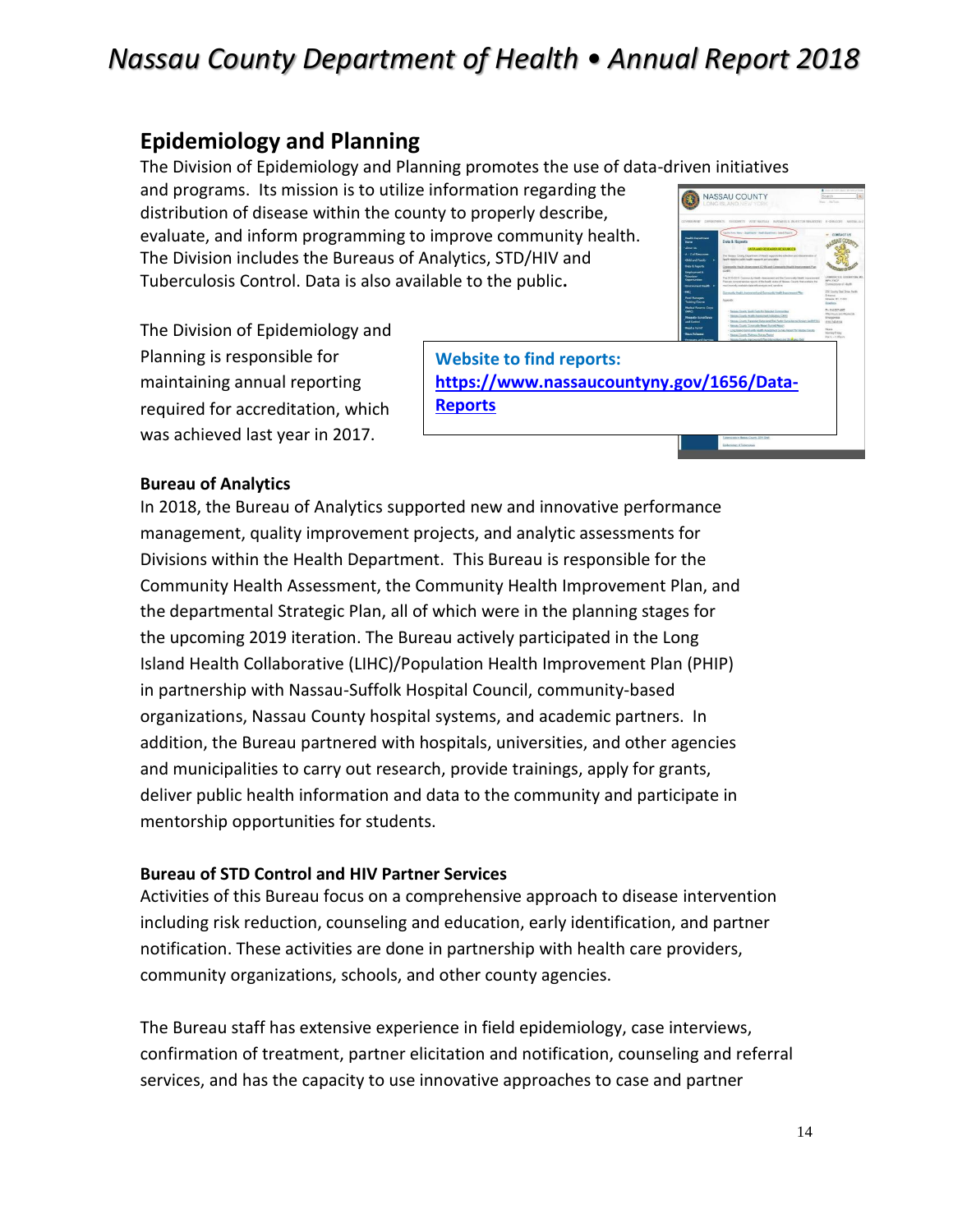investigations. The Bureau provides strong representation to community-based coalitions and agencies.

In 2018, STD Control, HIV Partner Services and, Expanded Partner Services:

- Investigated 257 Syphilis, 4,850 Chlamydia, and 772 Gonorrhea cases.
- Investigated 88 cases of HIV. Each case was contacted and was offered assistance notifying his or her partners who might be at risk.
- Investigated 237 cases of out- of- care HIV positive. Each case was dispositioned and those who were truly not in care were offered assistance with re-linkage.

### **Bureau of Tuberculosis Control**

Nassau County's Bureau of Tuberculosis (TB) Control successfully monitors and mitigates the spread of tuberculosis, one of the world's deadliest diseases, through case management, Directly Observed Therapy (DOT), Skype Observed Therapy (SOT), contact investigation, Pharmacy Verification Process, the immigrant program, education, consultation, isolation, and quarantine.

Three metro area counties, Nassau, Suffolk, and Westchester, report approximately half of the cases of TB in the State, exclusive of New York City. Eighty-five percent of Nassau County cases are foreign born. In 2018, this Bureau:

- Investigated 2,070 laboratory reports and managed 43 confirmed cases.
- Provided Directly or Skype Observed Therapy visits to 25 cases, approximately 1,900 visits in total.
- Investigated and followed 301 identified contacts.
- Received 225 immigrants for evaluation from the B1B2 program, of whom 77 were in jurisdiction. This program identifies immigrants with potential TB infections and follows their evaluation and treatment.

### <span id="page-14-0"></span>**Community and Maternal Child Health**

The Division of Community and Maternal Child Health Services provides a combination of direct services and administrative support to community-based programs and facilitates coordination and integration of services to children and families. The Division includes the Office of Children with Special Needs which includes four programs: Early Intervention, Preschool Special Education, the Physically Handicapped Children's Program (PHCP) and Child Find. The Division is also comprised of the Child Fatality Review Team (NCCFRT), the Community Health Worker Program, the Perinatal Services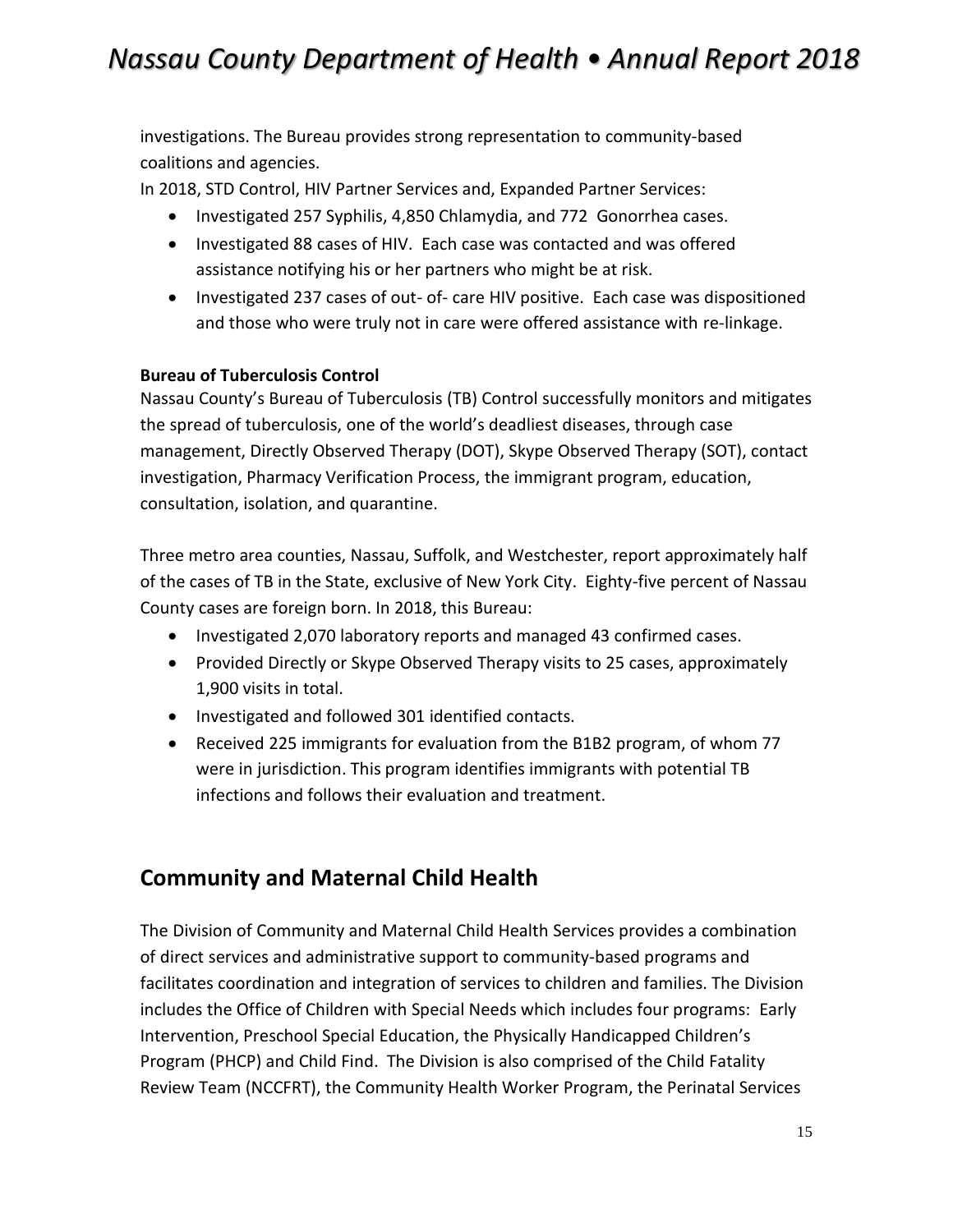Network, 1 in 9 Hewlett House, the Childhood Lead Poisoning Prevention Program and the Women, Infants, and Children (WIC) Program.

#### **Early Intervention (EI)**

The Early Intervention Program offers a variety of therapeutic and support services to eligible infants and toddlers with disabilities and their families. Typical services include speech therapy, physical therapy, occupational therapy, special education, and parent training. To be eligible for services, children must be less than three years of age and have a confirmed disability or established developmental delay, in one or more of the following areas of development: physical, cognitive, communication, social-emotional, and/or adaptive. In 2018, the Early Intervention Program received 4,714 referrals, mostly from parents, families, pediatricians, and other providers. A total of 7,605 children were served throughout the year, and 4,179 cases were closed.

#### **Child Find**

The Child Find Program performs developmental tracking for developmentally at-risk infants and toddlers and provides education for both primary referral sources and community stakeholders regarding the importance of developmental surveillance and the availability of early intervention services. Child Find conducts follow-up activities to locate children with failed Newborn Hearing Screening and compromised Newborn Screen Blood test results as identified by the New York State Department of Health. Child Find continues to collaborate with local hospitals regarding referrals to early intervention and has provided field experiences for pediatric and preventive medicine medical residents. Informational materials have been distributed at several community health events throughout Nassau County. Child Find continues to do/perform outreach at targeted lower socioeconomic communities through *Screen for Success*: Early Intervention Program-WIC Developmental Screening Collaborative (SFS) in conjunction with the added support of Enhanced Service Coordination. This work again gained national recognition as Enhanced *– Early Intervention Service Coordination: A Health Equity Initiative for Early Intervention* was awarded a 2018 Model Practice by the National Association of City and County Health Officials. The synergist effect of these two heath department initiatives resulted in a substantial increase in the number of children referred through SFS who successfully completed the evaluation process, services and demonstrated sustained participation in early intervention services.

Referral sources to Child Find included SFS, WIC, Early Intervention transfers, Childhood Lead Poisoning Prevention Program, Foster Care, Child Protective Services, parents, health care providers and hospitals. The New York State Early Hearing Detection and Intervention initiative (EHDI) has resulted in increased referrals to EIP At-Risk of Failed Hearing Screening cases from area hospitals. These cases require determined follow up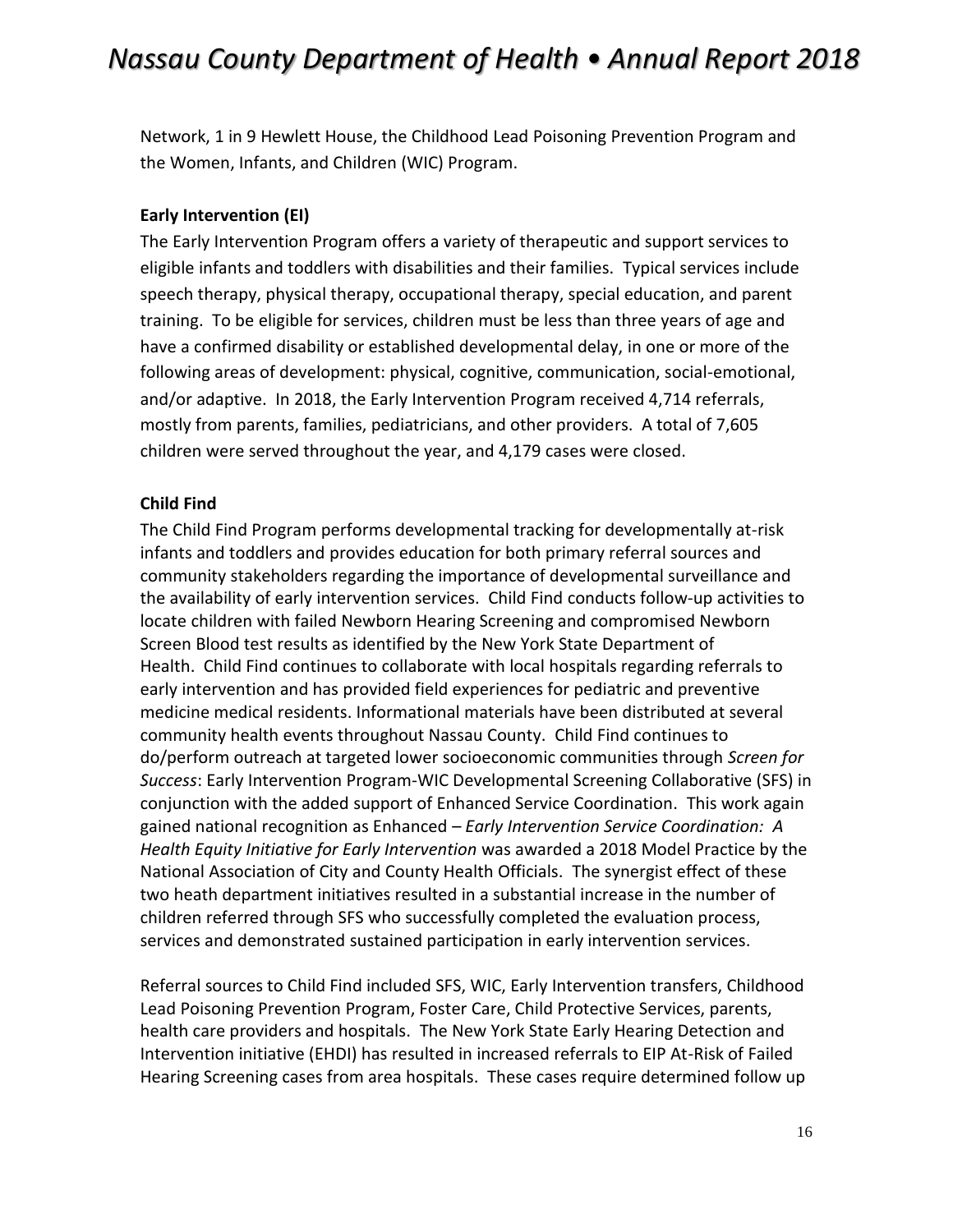actions to locate families and ensure repeat testing is completed and reported. Cases are referred to the EIP when indicted.

Child Find continues to engage with other community stakeholders including Help Me Grow, Docs for Tots, and the Early Childhood Direction Center to promote and support the healthy development of Nassau County's youngest residents.

#### **Preschool Special Education Program**

The Preschool Special Education Program is available for three and four-year-old preschoolers who have been determined by their school district to have a disability based on a multidisciplinary evaluation. This program is administered by the child's local school district with oversight and guidance from NYS Education Department. The Preschool Program meets with the regional division of the NYS Education Department approximately every two months to discuss current issues. County presence at school district meetings is routinely accomplished by the attendance of municipal representatives. In 2018, the Preschool Special Education Program served a total of 6,732 children throughout the year.

#### **Physically Handicapped Children's Program (PHCP)**

The Physically Handicapped Children's Program (PHCP) provides financial assistance to eligible families of children from birth to age twenty-one who meet medical and financial guidelines. There are two components to PHCP, the Diagnosis and Evaluation program and the Treatment/Medical program. PHCP makes available comprehensive medical, surgical, and rehabilitative services to children diagnosed with a chronic illness or physically handicapping condition.

#### **Childhood Lead Poisoning Prevention Program (CLPPP)**

The Childhood Lead Poisoning Prevention Program (CLPPP) identified 64 children with blood lead levels ≥10 mcg/dl in 2018. Program staff followed a total of 101 (new and previously reported children) with elevated blood lead levels throughout the year. The CLPPP provides case management services, environmental investigations, and referrals to other services.

#### **Child Fatality Review Team (NCCFRT)**

The Nassau County Child Fatality Review Team (NCCFRT) is a multidisciplinary team created to review fatalities of Nassau County residents, age 0-17 years, whose death is unexpected or unexplained. The mission of the NCCFRT is to review cases to better understand the causes of these deaths and to make recommendations to reduce future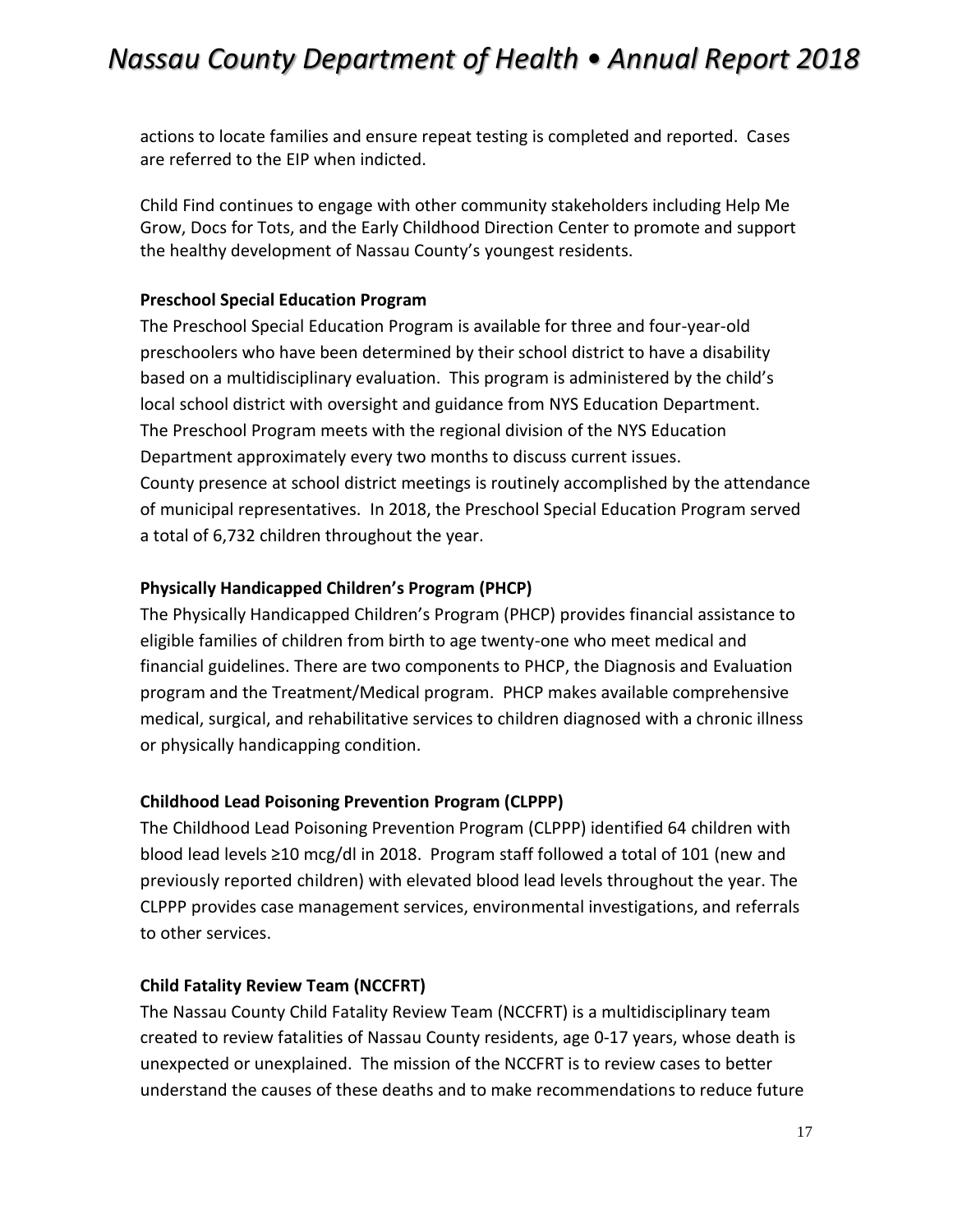child fatalities based on the team's findings. In 2018, the team reviewed 11 cases and developed recommendations and interventions based on the reviews conducted. Activities in 2018 included:

- Continued application for grants to securing funding for Cribs for Kids-Nassau County.
- Training additional recruited partner agency staff and delivering 68 cribs to families in need through our Cribs for Kids chapter.
- Coordinated a Halloween Safety press release.
- Coordinated guest speaker subject matter experts for case reviews to guide team in prevention activities.
- Completed the set-up of Safe Sleep zone displays at a 4th birthing hospitals (Northwell Katz Women's Hospital).

### **Women, Infants, and Children Program (WIC)**

The Women, Infants, and Children Program (WIC) spent a significant amount of time in 2018 preparing for NYWIC. In January of 2019 the program will be providing EBT cards that will allow participants to access their benefits instead of using food vouchers. Prior to implementation of the program the staff will need to complete training modules and new computer equipment will need to be installed. In addition, the program launched a media campaign to educate the participants, the community at large and health and human service providers.

The program continues to strive to improve customer service and outreach strategies to improve retention and customer satisfaction. The program continues to utilize the team approach whereby the participant will be served by the same support staff and nutritionist or nurse, currently we have 4 teams. Other initiatives for 2018 include:

- Providing cribs to low income families through the Cribs for Kids Initiative.
- Maintaining facilitated enrollers from Medicaid managed care providers.
- Providing Early Intervention Screen for Success to identify developmental delays linking moms and children to health services.
- On site Health Access Navigators

#### **Perinatal Services Network**

The network consists of approximately 25 health and human service providers. In 2018 Nassau County Perinatal Services Network (NCPSN) revised its bylaws and began operating under a new structure. Currently there are 3 work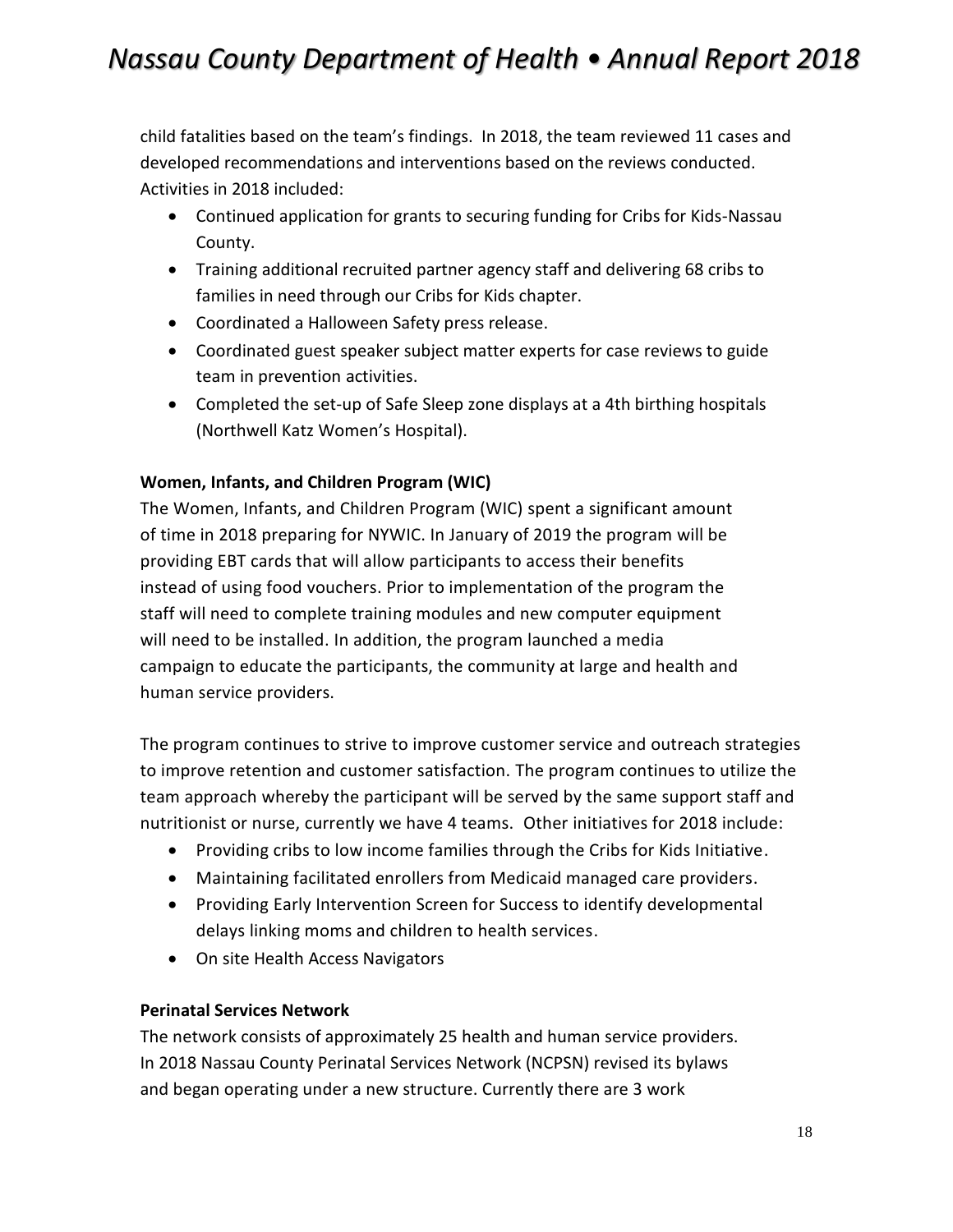groups education and outreach, perinatal mental health, and the perinatal disparities. Each work group developed their own work plan which included various future activities. The network's ongoing mission continues to be decreasing infant mortality and improving birth outcomes in Nassau County. The network co-sponsored the first "Birth Justice Warriors" Breakfast in March 2018 at Hofstra University, this initiative is focused on birth equity and decreasing maternal and infant mortality in the African American community. The Education and Outreach Work Group begun conducting breastfeeding workshops in the Hempstead Community and have future ones planned. The Perinatal Mental Health Work Group participated with the Post-Partum Resource Center of New York's Annual Sounds of Silence 5K/10K Run during the Mother's Day Weekend. Nassau County Executive Laura Curran attended and supported the event, which promoted awareness of Perinatal Mood and Anxiety Disorders.

#### **1 in 9 Hewlett House**

Hewlett House is a Community Learning Resource Center for individuals and families dealing with cancer. Hewlett House conducts support groups, private counseling, and various classes, including Tai Chi, Reiki, Chair Yoga, crocheting, and many other groups, all at no charge. In 2018, Hewlett House participated in and spearheaded many fundraising and awareness events, representing a wide array of creative and athletic activities. Hewlett House enjoys tremendous support from many community partners and serves as a center for hope, knowledge, and empowerment.

### <span id="page-18-0"></span>**Public Health Emergency Preparedness (PHEP)**

Public Health Emergency Preparedness (PHEP) is tasked with responding to a range of public health threats—including infectious diseases, natural disasters, and biological, chemical, nuclear and radiological events. Our goal is to build a more resilient community that is prepared to deal with threats and emergencies that affect the health of the public. In addition, the PHEP unit was awarded new grant funding to combat the opioid epidemic.

The Division manages the Nassau County Department of Health's Medical Reserve Corps (MRC) volunteers. Each new member is required to pass a police background check and to participate in a new member orientation training. Free trainings are provided to keep the volunteers engaged and prepared for a public health emergency response. In 2018,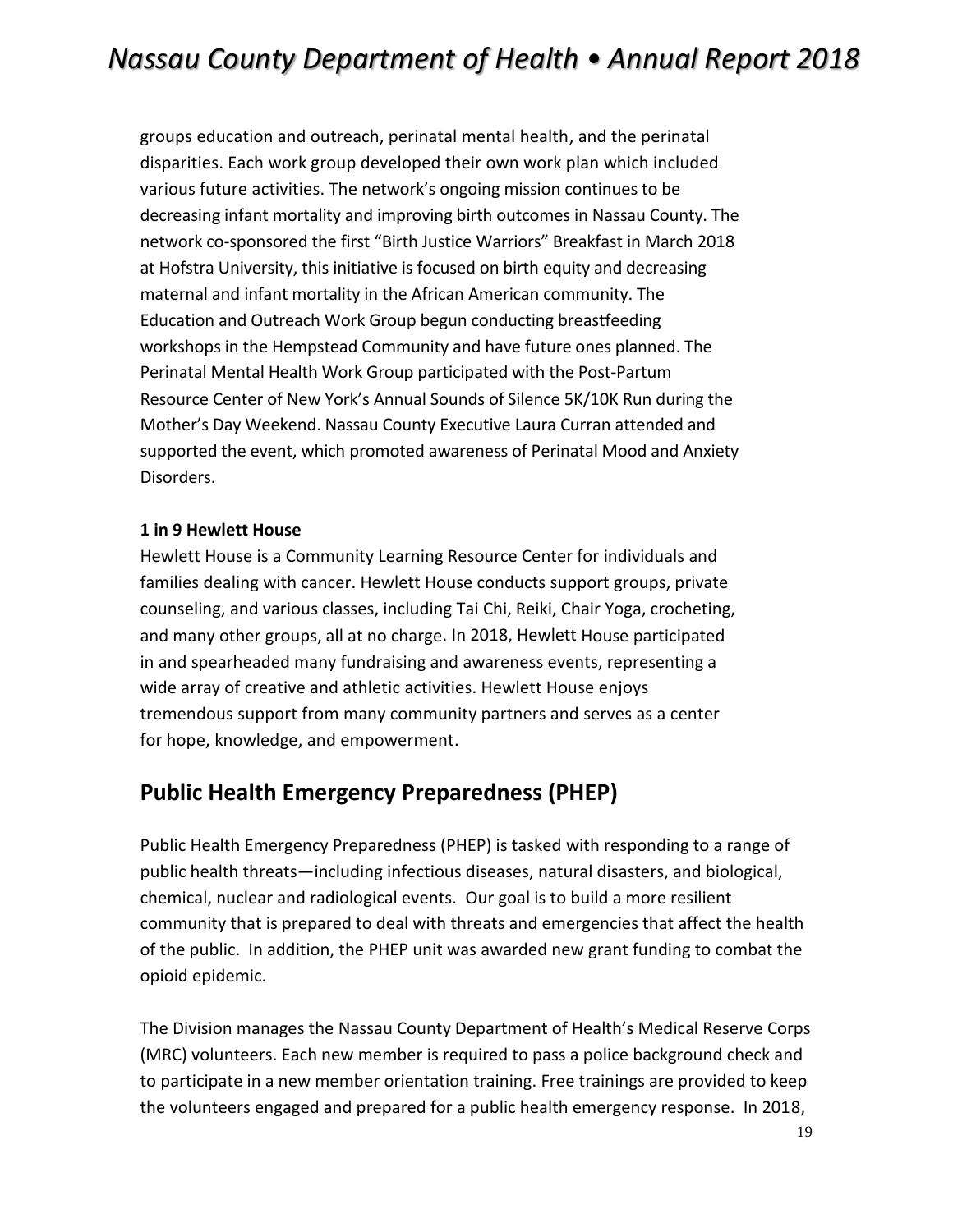18 trainings were held including Basic Life Support, Psychological First Aid, Bloodborne Pathogens, Medical Needs Shelter, Weapons of Mass Destruction, Advanced Cardiac Life Support, and Disaster Triage. In September, 46 Medical Reserve Corps members attended the MRC General Membership meeting which included a Stop the Bleed training. The Office of Emergency Management provided tourniquet kits to all volunteers that completed the Stop the Bleed training.

Public Health Emergency Preparedness staff presented at a Learning Session at the NACCHO (National Association of Cunty and City Health Officials) 2018 Preparedness Summit in Atlanta. Approximately 100 people attended the "All-in-One Point of Dispensing (POD) Tool Kit" presentation. A significant number of attendees requested copies of the Tool Kit and Training and Exercise materials. The POD project and Tool Kit were created to improve the readiness level of our county partners to distribute critical medical countermeasures in the event of a public health emergency. In 2018, ten POD site visits were accomplished in order to develop custom Tool Kits for each location. Three POD exercises were also completed during the year, including one in May, at the Lawrence Yacht & Country Club. Participants included forty-four NCDOH staff, two Nassau County Police Department Homeland Security members, one staff member from the Nassau County Office of Mental Health and Chemical Dependency and the Director of the Office of the Physically Challenged.

Activations involved responding to emergencies as well as providing medical support at planned events. When Nassau County activates the Emergency Operations Center (EOC), PHEP staffs the ESF-8 (health desk) to coordinate activities and situational awareness. 2018 activations included:

- Five winter storm ESF-8 activations.
- Four Influenza Points of Dispensing (PODs)
- NCDOH staff and MRC volunteers provided medical support for participants and spectators at the Long Island Marathon, the Empire Games for the Physically Challenged, the Old Bethpage Village Restoration 2018 Long Island Fair and the "I Love Chocolate Fest", at Old Bethpage Village Restoration.

The Division maintains a cache of medical supplies and more than 400 pieces of equipment–including vehicles, 800 megahertz radios, emergency medical tents, Automated External Defibrillators (AEDs), wheelchairs, cots, computers, and generators.

PHEP also leads the Nassau County Health and Medical Multi-Agency Coordinating Group (HMMACG) which includes all 11 hospitals, 37 nursing homes, 30 adult care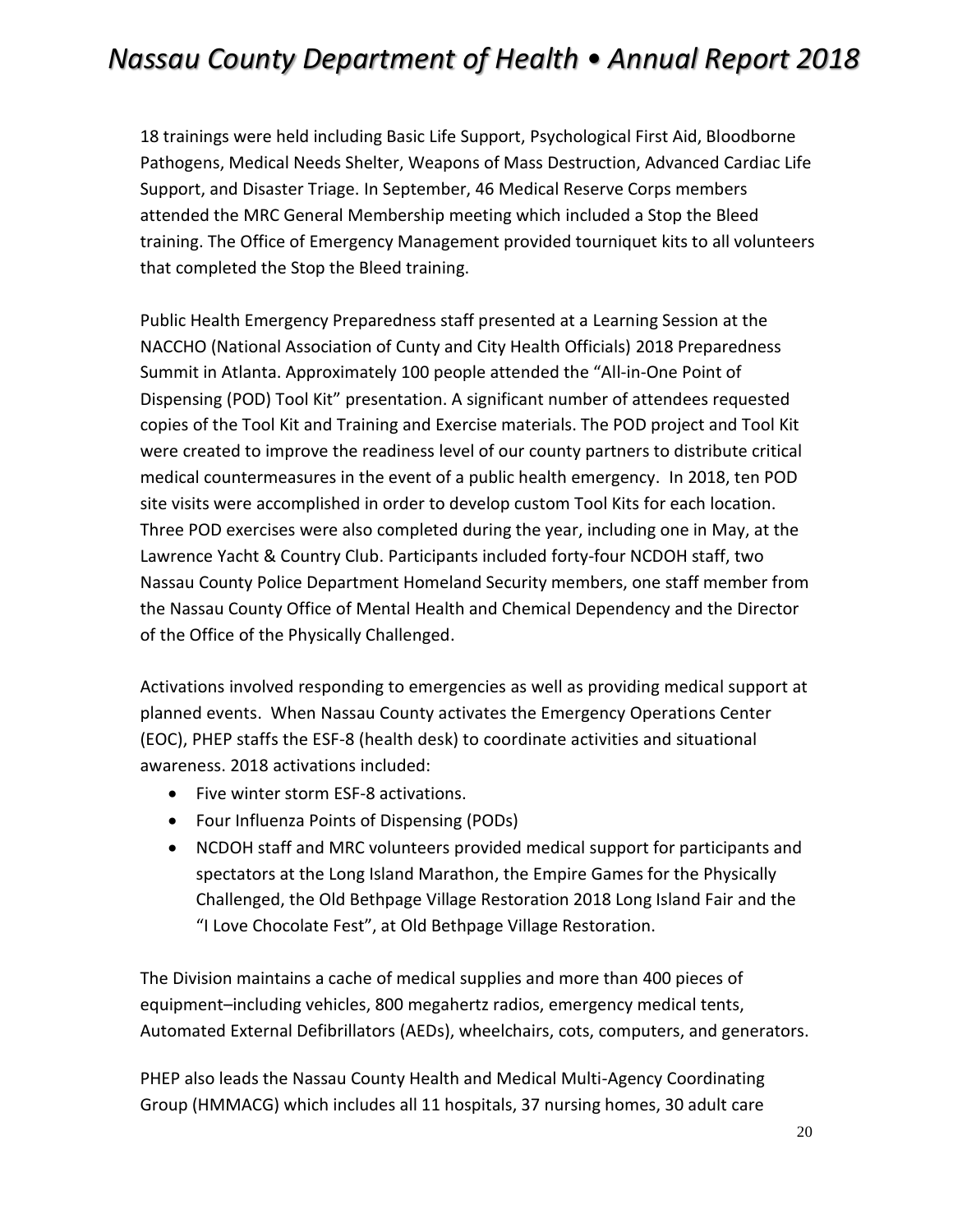facilities, and more than 40 health care partners. PHEP utilized the March 2018 quarterly Health and Medical Multi-Agency Coordinating Group (HMMACG) meeting to present a "Planning for an Active Shooter Event at a Healthcare Facility" conducted by the Nassau County Police Department's Homeland Security/Emergency Preparedness unit. More than one hundred people attended from a wide range of organizations, including: Nassau County Fire Marshall and Human Services, hospitals, nursing homes, assisted living facilities, mental health providers, and home health care agencies.



*Emergency Preparedness education provided at a public event.*



*Medical Reserve Corps volunteers at the 2018 Long Island Marathon*

### <span id="page-20-0"></span>**Communications and Health Information**

<span id="page-20-1"></span>The Office of Communications and Health Information is responsible for educating Nassau County residents about health issues to support a safe and healthy community. In 2018, the Nassau County Department of Health participated in meetings and community events, including public forums, and conferences/summits focused on health promotion and disease prevention. Educational literature was distributed through health fairs and provided to community-based organizations. The Office of Communications and Health Information is dedicated to answering the public's questions and issued over 50 press releases.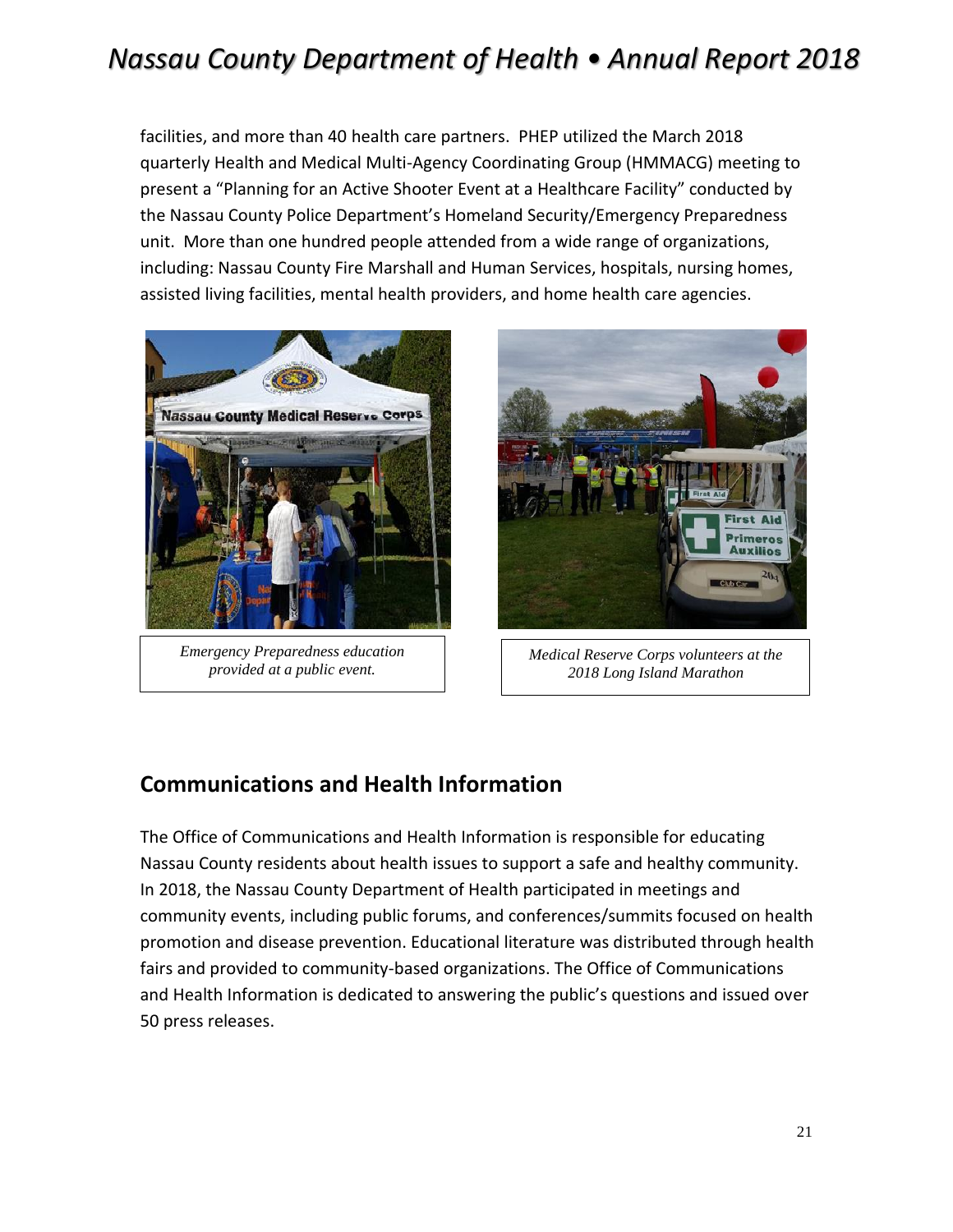### **Human Resources**

At year-end, the Health Department employed 214 employees, of whom 203 were full time and 11 were part time. Overall, 78% of the employees' salaries was funded by the County Fund while 22% was funded by various grants.

In 2018, the Health Department experienced a total of 11 separations – 7 retired; 1 was terminated, and the remaining 3 resigned. In turn, the Health Department hired 10 employees. Lastly, 9 employees were rewarded with promotions for their hard work and dedication.

|                 | 2017 | 2018 | Net    |
|-----------------|------|------|--------|
|                 |      |      | Change |
| Total Employees | 213  | 21 A |        |

| <b>Time</b><br>Full 1 |     |                          |
|-----------------------|-----|--------------------------|
| Part Time             | a 4 | $\overline{\phantom{a}}$ |

| General Fund      |  |  |
|-------------------|--|--|
| <b>Grant Fund</b> |  |  |

### <span id="page-21-0"></span>**Public Health Laboratories**

The Division of Public Health Laboratories provides essential analytic and diagnostic laboratory services which assesses the status of community health in Nassau County. It maintains the necessary technical expertise and instrumentation to test for the presence of bacterial and chemical contaminants in the environment. This Division is available to respond to public health emergencies 24 hours a day, 7 days a week.

The Division is comprised of two laboratories - Microbiology and Chemistry. The Microbiology Lab monitors the quality of beach water, the efficacy of wastewater treatment, and quality of drinking water as well as identifies mosquito species for West Nile Virus testing. The Chemistry Lab performs chemical agent analyses in water, air, soil, and dust samples.

In 2018, the Public Health Chemistry and Microbiology Labs tested 18,717 samples, including beach water, drinking water and wastewater. Also, the Microbiology Lab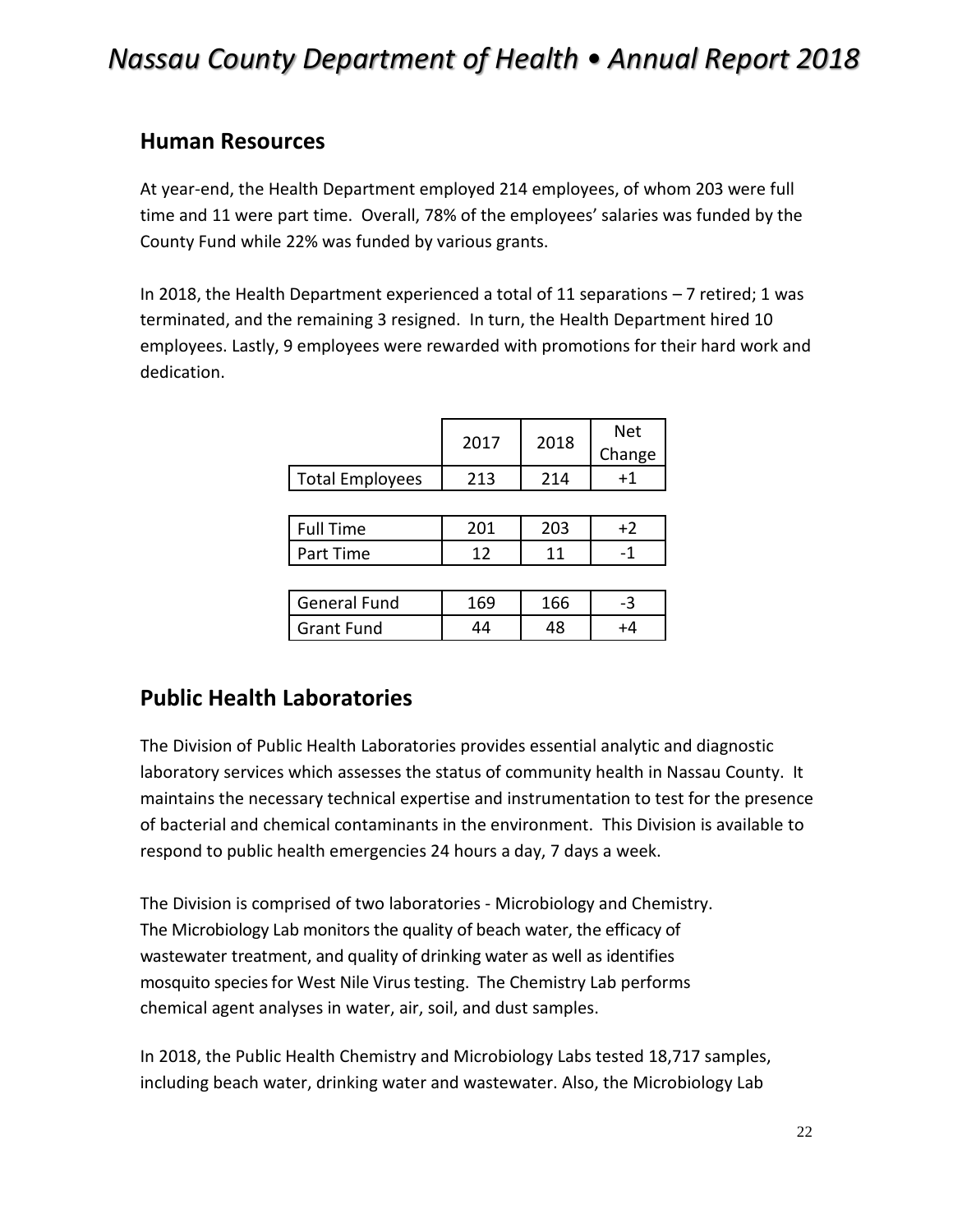<span id="page-22-0"></span>identified 80,142 mosquitoes of 13 different species from 1,152 mosquito traps and prepared the specimens for West Nile Virus and Zika Virus testing by NYSDOH.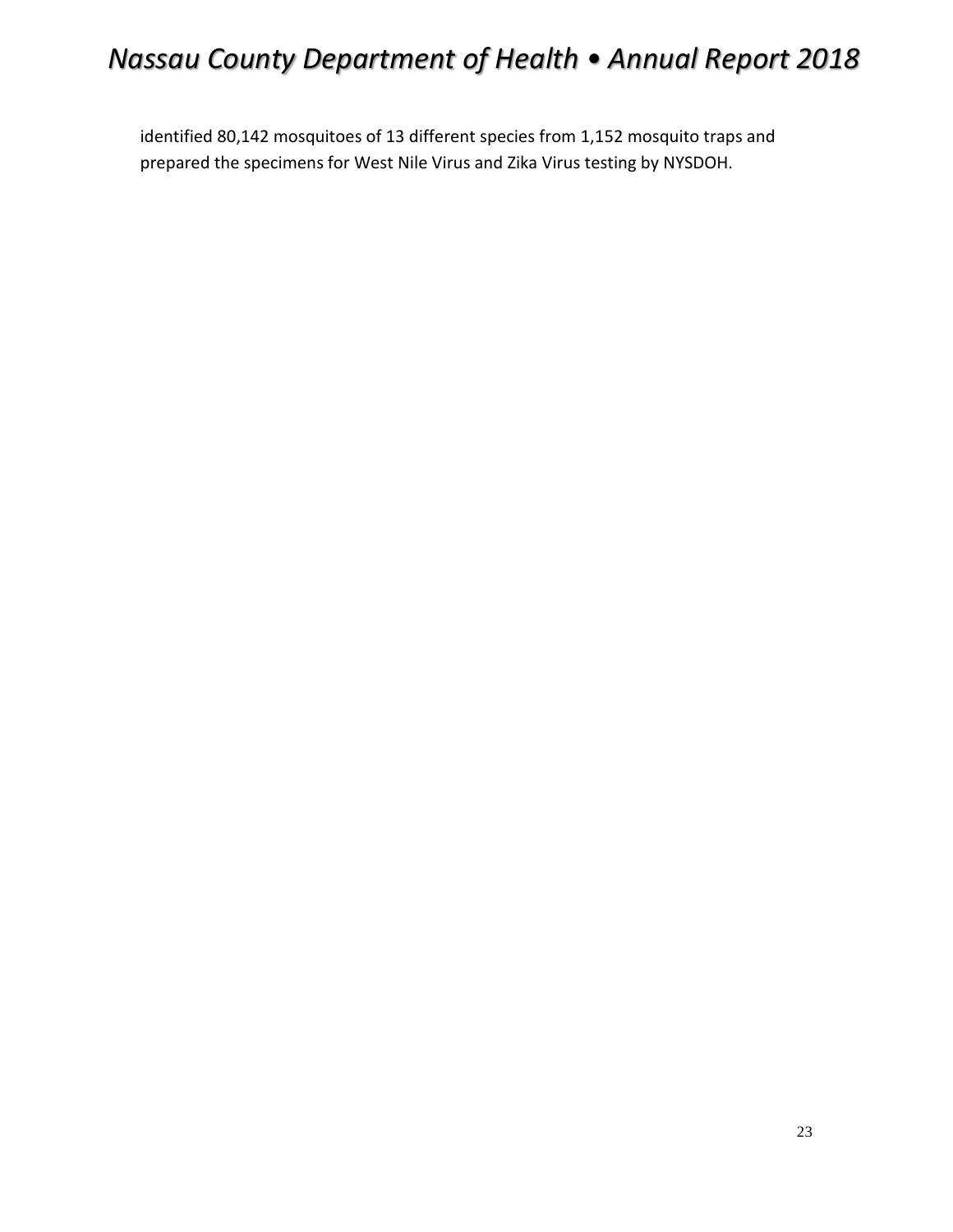### **Appendix A: Fiscal Year 2018, Charts**

### **NASSAU COUNTY DEPARTMENT OF HEALTH FY2018 REVENUES BY TYPE**



| <b>PERMITS &amp; LICENSES</b>          | \$6,834,984   |
|----------------------------------------|---------------|
| <b>FINES</b>                           | 305,885       |
| <b>FEES &amp; THIRD-PARTY BILLINGS</b> | 8,063,570     |
| STATE AID                              | 85,822,790    |
| MISCELLANEOUS & RECOVERIES             | 282.098       |
| <b>COUNTY FUNDS</b>                    | 70,918,302    |
| TOTAL                                  | \$172,227,629 |

24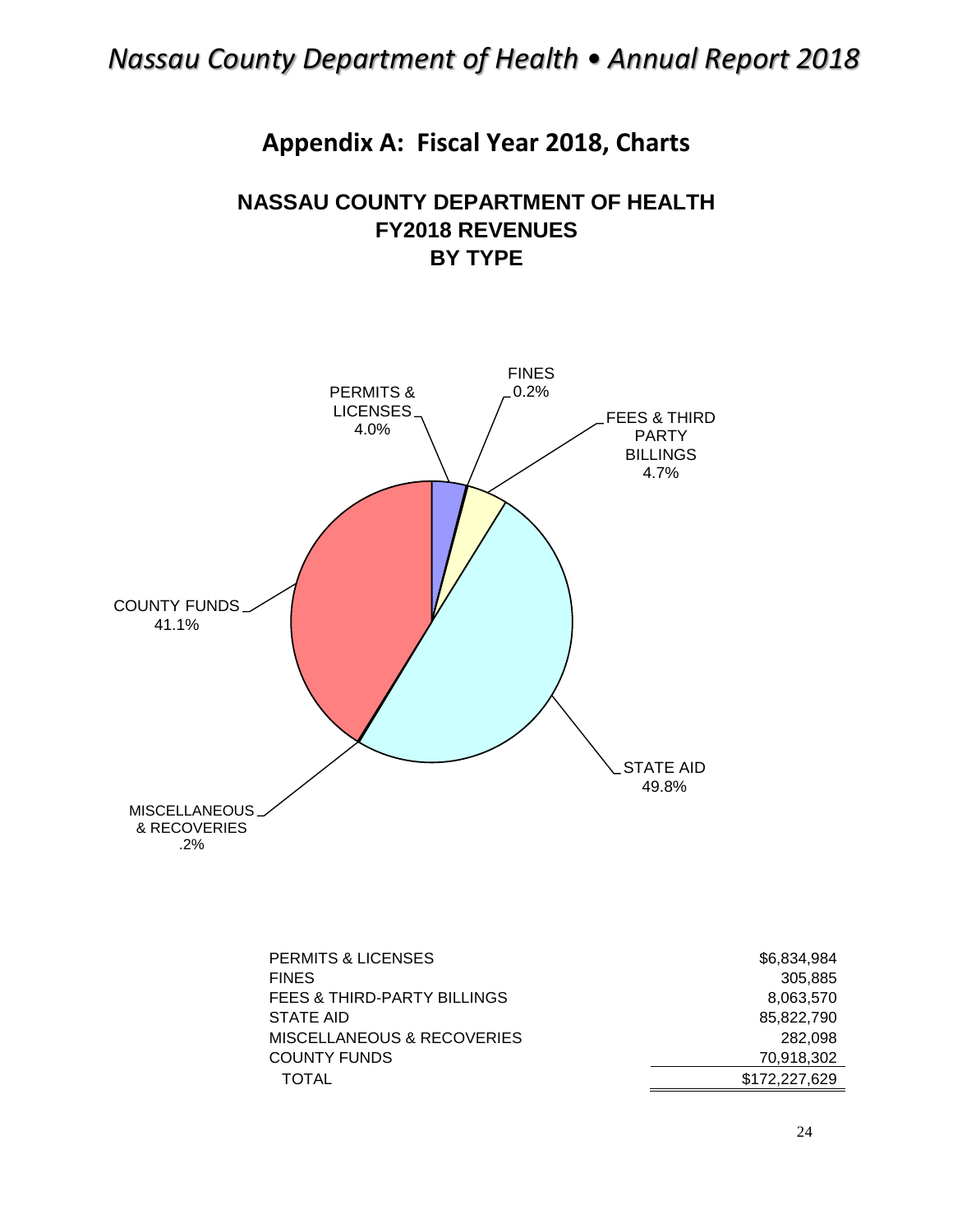FY2018 EXPENDITURES BY TYPE

### **NASSAU COUNTY DEPARTMENT OF HEALTH FY2018 EXPENDITURES BY TYPE**



| <b>SALARIES</b>              | \$13,984,401  |
|------------------------------|---------------|
| <b>FRINGE BENEFITS *</b>     | 11,633,128    |
| EQUIPMENT & GENERAL EXPENSES | 692,828       |
| CONTRACTUAL EXPENSES         | 5,380,781     |
| <b>PROVIDER PAYMENTS**</b>   | 135,579,638   |
| INTER-DEPARTMENTAL CHARGES   | 4.956.853     |
| <b>TOTAL</b>                 | \$172,227,629 |

\* Fringe benefits are budgeted centrally by the County. The amount above represents the fringe benefit costs allocated to the Health Department.

\*\* Provider Payments reflect payments to Early Intervention and Pre-School Education providers.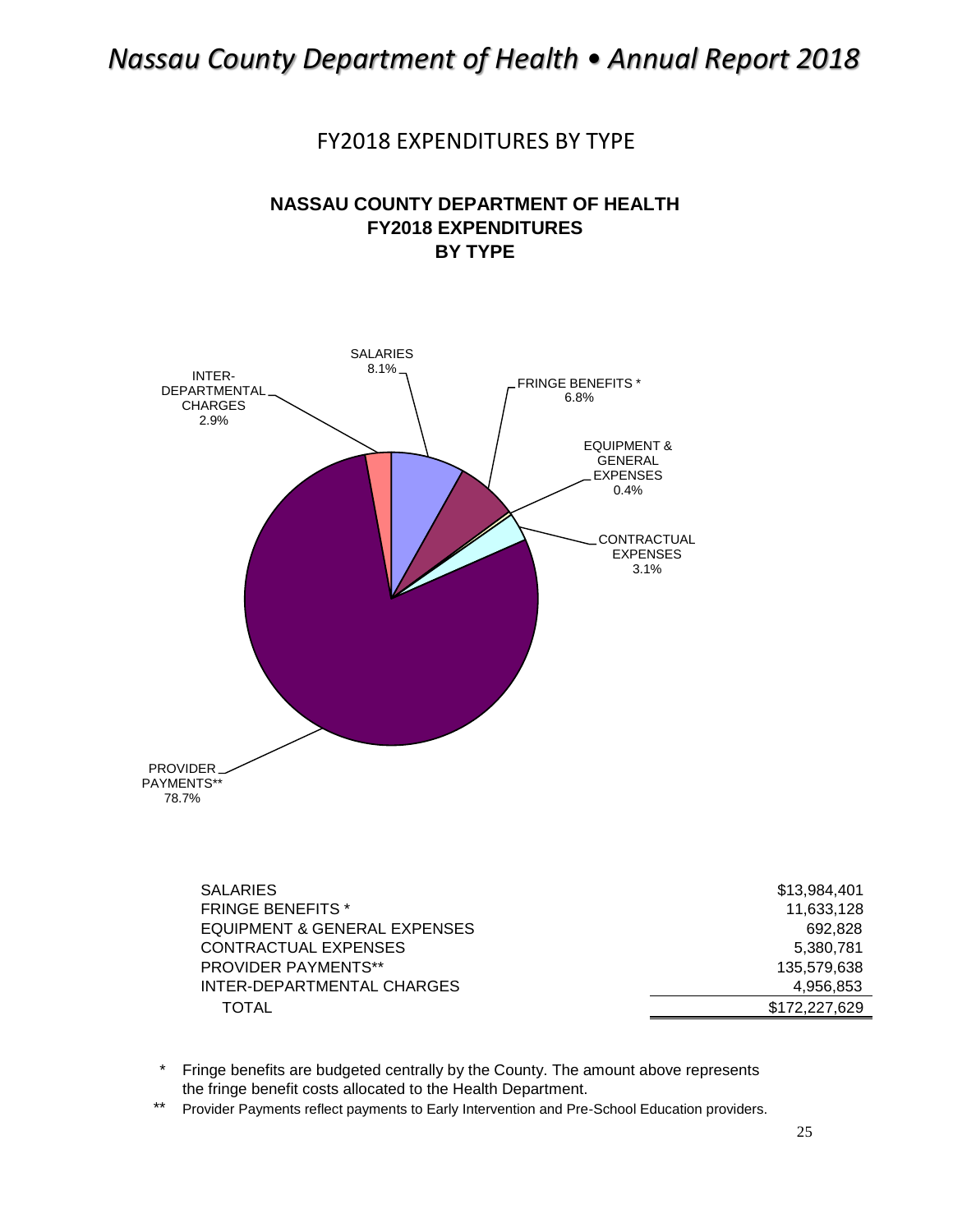**NASSAU COUNTY DEPARTMENT OF HEALTH**



Fringe benefits are budgeted centrally by the County. The amount above represents the fringe benefit costs allocated to the Health Department.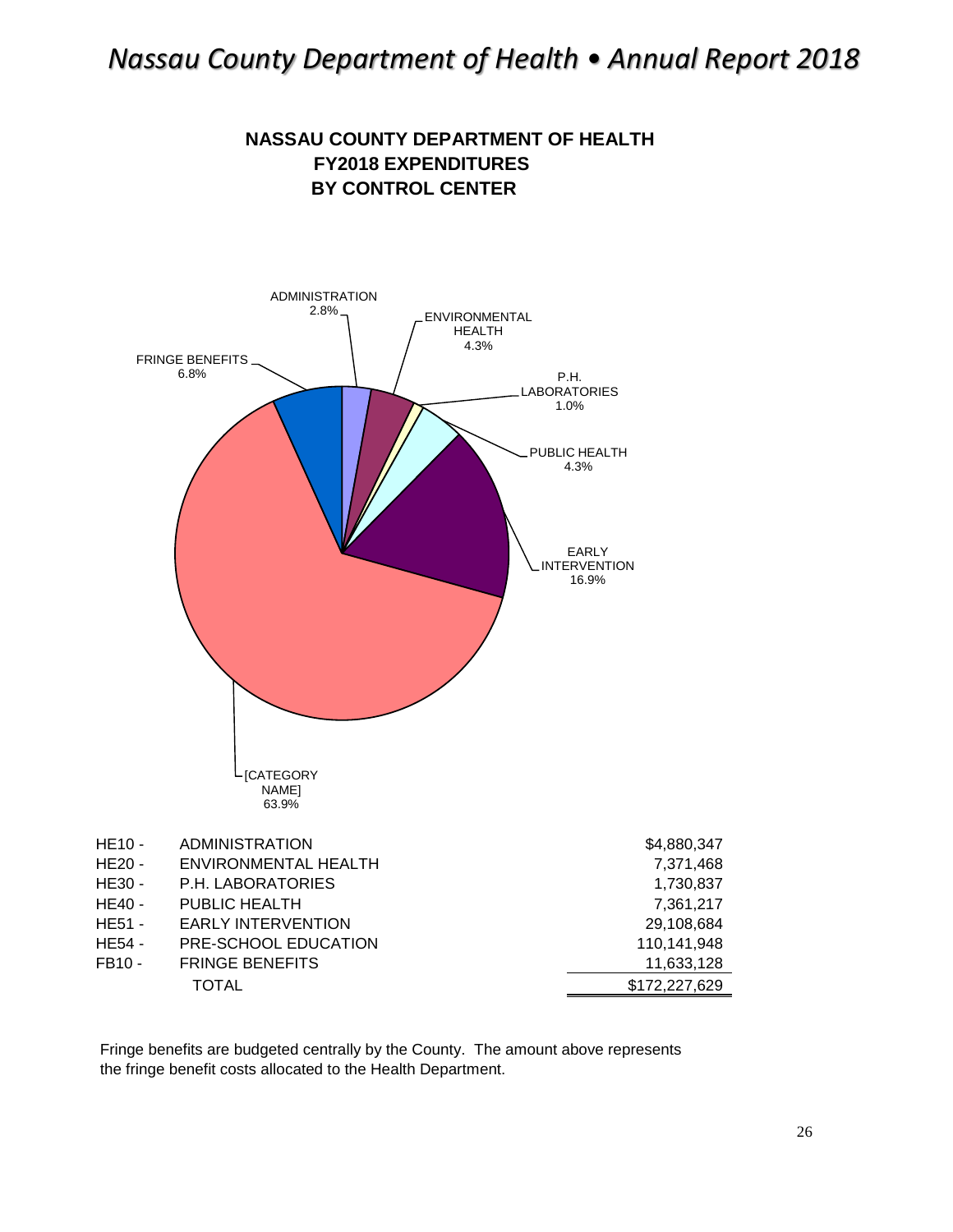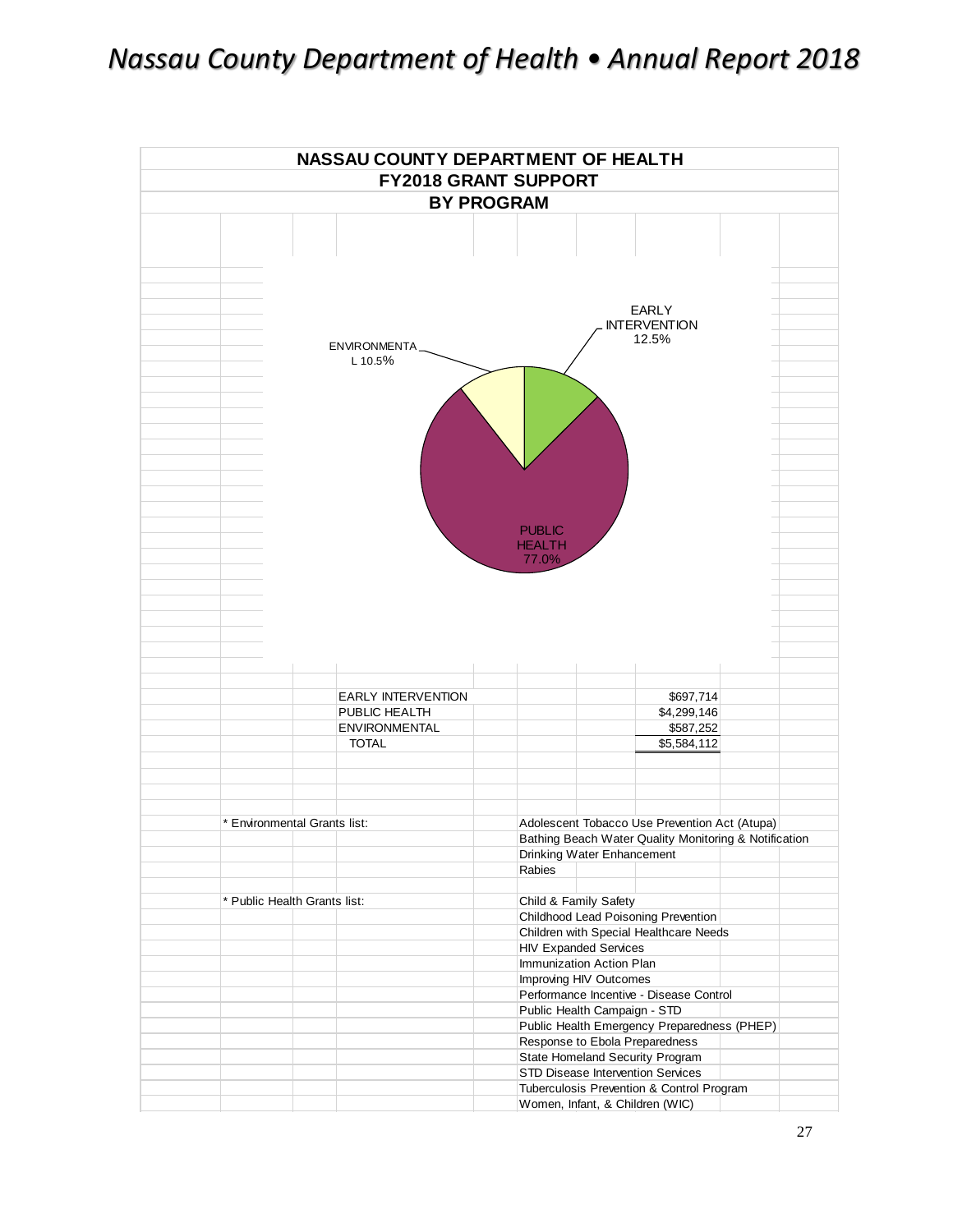# <span id="page-27-0"></span>**Appendix B: Communicable Disease Control Annual Table**

|                                      | 2018                    | 2018           | 2017           | 2016           | 2015           | Ave                |
|--------------------------------------|-------------------------|----------------|----------------|----------------|----------------|--------------------|
|                                      | <b>December</b>         | <b>YTD</b>     | <b>YTD</b>     | <b>YTD</b>     | <b>YTD</b>     | $(2015 -$<br>2017) |
| <b>Disease</b>                       | # Cases                 | #              | #              | #              | #              | # Cases            |
|                                      |                         | Cases          | Cases          | Cases          | Cases          |                    |
| <b>AMEBIASIS</b>                     | 1                       | 13             | 18             | 20             | 21             | $20\,$             |
| ANAPLASMOSIS**                       | 0                       | 4              | 6              | 5              | $\mathbf{1}$   | 4                  |
| BABESIOSIS**                         | $\overline{\mathbf{4}}$ | 9              | $\overline{7}$ | 5              | 8              | $\overline{7}$     |
| CAMPYLOBACTERIOSIS**                 | 25                      | 351            | 275            | 220            | 291            | 262                |
| CHIKUNGUNYA**                        | 0                       | 0              | $\overline{2}$ | $\overline{2}$ | 13             | 6                  |
| CRYPTOSPORIDIOSIS**                  | $\mathbf{1}$            | 13             | $\overline{7}$ | $\overline{7}$ | 10             | 8                  |
| <b>CYCLOSPORA</b>                    | $\pmb{0}$               | 10             | $\mathbf 0$    | 4              | 5              | 3                  |
| <b>DENGUE FEVER**</b>                | $\mathbf 1$             | $\overline{2}$ | $\overline{2}$ | 9              | 6              | 6                  |
| <b>ECOLI SHIGA TOXIN**</b>           | 4                       | 46             | 18             | 19             | 12             | 16                 |
| EHRLICHIOSIS (CHAFEENSIS)**          | $\mathbf 0$             | 3              | 3              | $\overline{2}$ | 0              | $\overline{2}$     |
| EHRLICHIOSIS (UNDETERMINED)**        | $\pmb{0}$               | 1              | $\mathbf{1}$   | 1              | $\mathbf 0$    | $\mathbf{1}$       |
| <b>ENCEPHALITIS, OTHER</b>           | 0                       | 1              | 0              | $\overline{2}$ | 0              | $\mathbf{1}$       |
| <b>GIARDIASIS</b>                    | 3                       | 65             | 73             | 105            | 91             | 90                 |
| HAEMOPHILUS INFLUENZAE, INV B        | $\mathbf 0$             | 0              | 1              | 1              | $\mathbf{1}$   | $\mathbf{1}$       |
| HAEMOPHILUS INFLUENZAE, NOT TYPE B   | 3                       | 32             | 26             | 37             | 14             | 26                 |
| HEMOLYTIC UREMIC SYNDROME**          | $\pmb{0}$               | 1              | $\mathbf 0$    | 0              | 0              | $\mathbf 0$        |
| <b>HEPATITIS A</b>                   | $\mathbf 0$             | 11             | 15             | 10             | 8              | 11                 |
| <b>HEPATITIS B, ACUTE</b>            | 0                       | $\overline{2}$ | 4              | 3              | 4              | 4                  |
| <b>HEPATITIS B, CHRONIC**</b>        | 140                     | 409            | 487            | 410            | 412            | 436                |
| <b>HEPATITIS C, ACUTE**</b>          | 0                       | 14             | 12             | 4              | $\overline{2}$ | 6                  |
| <b>HEPATITIS C, CHRONIC**</b>        | 231                     | 466            | 507            | 576            | 565            | 549                |
| HERPES INF, INFANT =< 60 DAYS        | 0                       | 0              | 0              | 1              | $\overline{2}$ | $\mathbf{1}$       |
| INFLUENZA A, LAB CONFIRMED           | 720                     | 5004           | 3076           | 2548           | 2272           | 2632               |
| INFLUENZA B, LAB CONFIRMED           | 62                      | 3299           | 1402           | 874            | 299            | 858                |
| INFLUENZA UNSPECIFIED, LAB CONFIRMED | $\overline{2}$          | 32             | 6              | 6              | 6              | 6                  |
| INFLUENZA PEDIATRIC DEATH            | $\pmb{0}$               | 0              | 0              | 0              | 1              | $\mathbf 0$        |
| <b>LEGIONELLOSIS</b>                 | 4                       | 87             | 88             | 57             | 65             | 70                 |
| <b>LISTERIOSIS</b>                   | 0                       | 11             | 9              | 9              | 6              | 8                  |
| LYME DISEASE** ****                  | $\overline{2}$          | 31             | 30             | 48             | 44             | 41                 |
| <b>MALARIA</b>                       | 0                       | 6              | 6              | 12             | 6              | 8                  |
| MENINGITIS, ASEPTIC                  | $\mathbf{1}$            | 41             | 58             | 69             | 69             | 65                 |
| MENINGITIS, OTHER BACTERIAL          | $\mathbf{1}$            | 4              | 10             | 6              | 6              | $\overline{7}$     |
| MENINGOCOCCAL**                      | 0                       | 0              | 1              | 0              | $\overline{2}$ | $\mathbf{1}$       |
| MENINGITIS, UNKNOWN                  | 0                       | $\overline{2}$ | 0              | $\mathbf{1}$   | 0              | $\mathbf 0$        |
| MUMPS**                              | 0                       | 15             | 8              | 56             | $\mathbf{1}$   | 22                 |
| PERTUSSIS**                          | 9                       | 35             | 47             | 87             | 68             | 67                 |
| ROCKY MTN SPOT FEVER**               | 0                       | 3              | $\overline{7}$ | $\overline{2}$ | 1              | 3                  |
| SALMONELLOSIS**                      | 17                      | 168            | 168            | 145            | 156            | 156                |